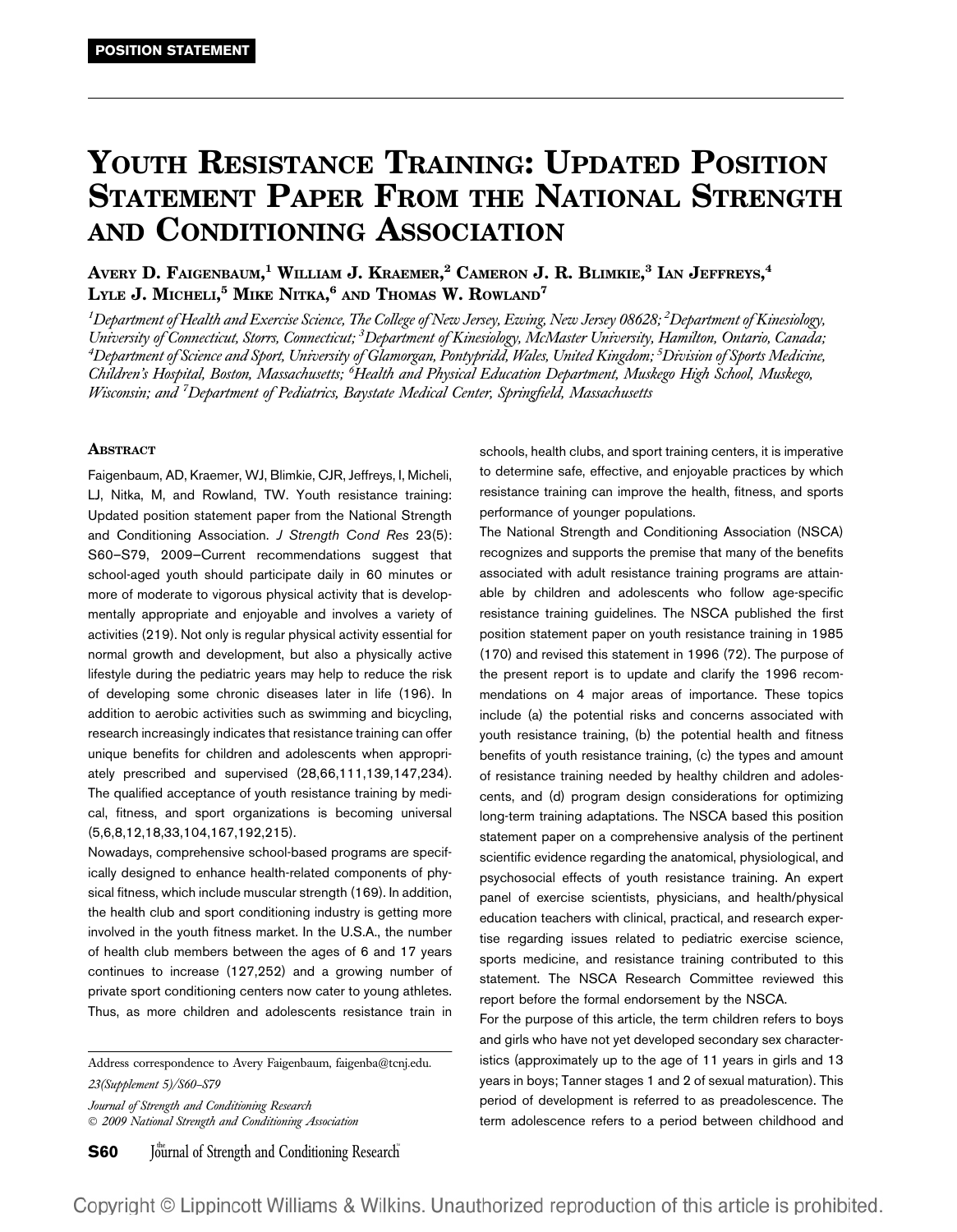adulthood and includes girls aged 12–18 years and boys aged 14–18 years (Tanner stages 3 and 4 of sexual maturation). The terms youth and young athletes are broadly defined in this report to include both children and adolescents.

By definition, the term resistance training refers to a specialized method of conditioning, which involves the progressive use of a wide range of resistive loads and a variety of training modalities designed to enhance health, fitness, and sports performance. Although the term resistance training, strength training, and weight training are sometimes used synonymously, the term resistance training encompasses a broader range of training modalities and a wider variety of training goals. The term weightlifting refers to a competitive sport that involves the performance of the snatch and clean and jerk lifts.

This article builds on previous recommendations from the NSCA and should serve as the prevailing statement regarding youth resistance training. It is the current position of the NSCA that:

- 1. A properly designed and supervised resistance training program is relatively safe for youth.
- 2. A properly designed and supervised resistance training program can enhance the muscular strength and power of youth.
- 3. A properly designed and supervised resistance training program can improve the cardiovascular risk profile of youth.
- 4. A properly designed and supervised resistance training program can improve motor skill performance and may contribute to enhanced sports performance of youth.
- 5. A properly designed and supervised resistance training program can increase a young athlete's resistance to sportsrelated injuries.
- 6. A properly designed and supervised resistance training program can help improve the psychosocial well-being of youth.
- 7. A properly designed and supervised resistance training program can help promote and develop exercise habits during childhood and adolescence.

KEY WORDS strength training, weight training, weightlifting, children, adolescents

#### LITERATURE REVIEW

#### Risks and Concerns Related to Youth Resistance Training

The 1970s and 1980s, one of the reasons that resistance training was not often recommended for children and adolescents was the presumed high risk of injury associated with this type of exercise. In part, the widespread fe resistance training was not often recommended for children and adolescents was the presumed high risk of injury associated with this type of youth resistance training during this era stemmed from data gathered by the National Electronic Injury Surveillance System (NEISS) of the U.S. Consumer Product Safety Commission. NEISS uses data from various emergency room departments to make nationwide projections of the total number of injuries related to exercises and equipment (231,232). However, NEISS data are based on injuries that patients state are related to resistance exercise and equipment, and therefore, it is incorrect to conclude that the injuries were caused by such activities and devices. In fact, many of the reported injuries were actually caused by inappropriate training techniques, excessive loading, poorly designed equipment, ready access to the equipment, or lack of qualified adult supervision. Although these findings indicate that the unsupervised and improper use of resistance training equipment may be injurious, it is misleading to generalize these findings to properly designed and supervised youth resistance training programs.

Current findings from prospective resistance training studies indicate a low risk of injury in children and adolescents who follow age-appropriate training guidelines. In the vast majority of published reports, no overt clinical injuries have been reported during resistance training. Although various resistance training modalities and a variety of training regimens have been used, all the training programs were supervised and appropriately prescribed to ensure that the training program was matched to the initial capacity of the participant. Only 3 published studies have reported resistance training– related injuries in children (a shoulder strain that resolved within 1 week of rest (187), a shoulder strain that resulted in 1 missed training session (144), and a nonspecific anterior thigh pain that resolved with 5 minutes of rest (198)). In a report (187), there was no evidence of either musculoskeletal injury (measured by biphasic scintigraphy) or muscle necrosis (determined by serum creatine phosphokinase levels) after 14 weeks of progressive resistance training.

Youth resistance training, as with most physical activities, does carry with it some degree of inherent risk of musculoskeletal injury, yet this risk is no greater than many other sports and recreational activities in which children and adolescents regularly participate. In a prospective study that evaluated the incidence of sports-related injuries in schoolaged youth over a 1-year period (258), resistance training resulted in 0.7% of 1576 injuries whereas football, basketball, and soccer resulted in approximately 19, 15, and 2%, respectively, of all injuries. When the data were evaluated in terms of injury to participant ratio in school team sports, football (28%), wrestling (16.4%), and gymnastics (13%) were at the top of the list. In general, injuries related to resistance training in high school athletes appear to involve the aggressive progression of training loads or improper exercise technique (31,35,108,197).

Findings from the 2005–2006 High School Sports-Related Injury Surveillance Study revealed that participation in team sports resulted in an estimated 1.4 million injuries at a rate of 2.4 injuries per 1,000 athlete exposures (i.e., practices and competition) (45). Of the 9 sports studied, football had the highest injury rate (4.36 injuries per 1,000 athlete exposures), whereas boys' baseball (1.19) and girls' softball (1.13) had the

VOLUME 23 | SUPPLEMENT 5 | AUGUST 2009 | S61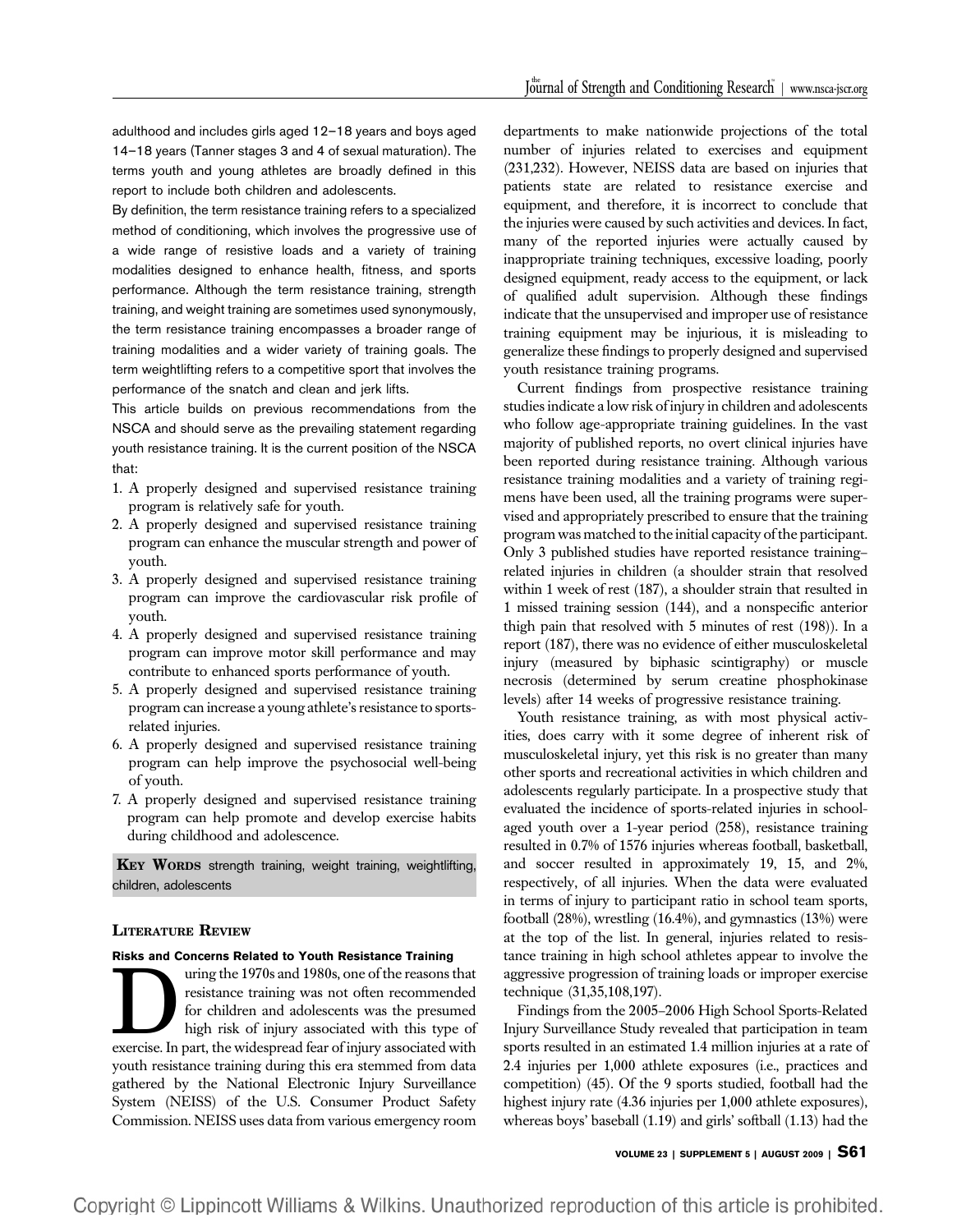lowest injury rates (45). Although data comparing the relative safety of resistance training, weightlifting, and other sports are limited, in a retrospective evaluation of injury rates in adolescents it was revealed that resistance training and weightlifting were markedly safer than many other sports and activities (114). In the aforementioned report (114), the overall injury rate per 100 participant hours was 0.8000 for rugby and 0.0120 and 0.0013 for resistance training and weightlifting, respectively. This later finding may be explained, at least in part, by the fact that the sport of weightlifting is typically characterized by well-informed coaches and a gradual progression of training loads, which are required to effectively learn the technique of advanced multi-joint lifts. With qualified instruction and a stepwise progression of the training program, researchers have reported significant gains in muscular strength without any report of injury when weightlifting movements (snatch; clean and jerk; and modified cleans, pulls, and presses) were incorporated into a youth resistance training program (74,105,198,204).

In support of these observations, others have evaluated the incidence of injury in young weightlifters and concluded that competitive weightlifting can be a relatively safe sport for children and adolescents provided that age-appropriate training guidelines are followed and qualified coaching is available (38,182). Because weightlifting movements involve more complex neural activation patterns than other resistance exercises, childhood may be the ideal time to develop the coordination and skill technique to perform these lifts correctly (57). To date, no scientific evidence indicates that properly performed and sensibly progressed weightlifting movements performed during practice or competition are riskier than other sports and activities in which youth regularly participate. Nevertheless, due to the potential for injury during the performance of multi-joint free weight exercises (190), youth coaches should be aware of the considerable amount of time it takes to teach these lifts and should be knowledgeable of the progression from basic exercises (e.g., front squat) to skill transfer exercises (e.g., overhead squat) and finally to the competitive lifts (snatch and clean and jerk).

Another concern related to youth resistance training regards the safety and suitability of plyometric training (also called stretch-shortening cycle exercise) for children and adolescents. Unlike traditional strength-building exercises, plyometric training conditions the body through dynamic movements, which involve a rapid eccentric muscle action that is immediately followed by a rapid concentric muscle action (47,97). When the stretching and shortening of a muscle are performed quickly, the force generated during the muscle action is greater than the force that would be generated if the muscle were not stretched immediately before the muscle action (97). The contention that ageappropriate plyometric training is unsafe for youth or that a predetermined baseline level of strength (e.g., 1 repetition maximum [1RM] squat should be 1.5 times body weight)

should be a prerequisite for lower-body plyometric training is not supported by current research and clinical observations. Indeed, comprehensive resistance training programs that include plyometric exercises have been found to enhance movement biomechanics, improve functional abilities, and decrease the number of sports-related injuries in young athletes (115,120,143,149,168).

Research studies indicate that plyometric training can be a safe and worthwhile method of conditioning for youth if appropriately prescribed and implemented (56,69,75,125,134,143,150,151,202). Although plyometric exercises typically include hops and jumps that exploit the muscles' cycle of lengthening and shortening to increase muscle power, watching children on a playground supports the premise that the movement pattern of boys and girls as they skip and jump can be considered plyometric. For example, when a child plays hopscotch and jumps from square to square, the quadriceps stretch eccentrically when the child lands and then they shorten concentrically when the child jumps. This type of exercise, although game like in nature, actually conditions the body to increase speed of movement and improve power production (47). Nonetheless, there is the potential for injury or illness to occur if the intensity, volume, or frequency of plyometric training exceed the abilities of the participants. In a case report, a 12-year-old boy developed exertional rhabdomyolysis after he was instructed to perform excessive  $(>=250)$  repetitive squat jumps in a physical education class (48).

A traditional area of concern related to youth resistance training is the potential for training-induced damage to the growth cartilage, which is found at 3 main sites in a growing child's body: the growth plates near the ends of the long bones, the cartilage lining the joint surfaces (articular cartilage), and the points at which the major tendons attach to the bones (apophysis) (161). Because growth cartilage is "pre-bone," it is weaker than adjacent connective tissue and therefore more easily damaged by repetitive microtrauma (161). In some cases, damage to this area of the bone could result in time lost from training, significant discomfort, and growth disturbances (41). A few retrospective case reports published in the 1970s and 1980s noted injury to the growth cartilage during preadolescence (108) and adolescence (25,31,108,128,194,197). However, most of these injuries were due to improper lifting techniques, maximal lifts, or lack of qualified adult supervision.

Although children and adolescents are susceptible to injury to the growth cartilage, the potential for this type of injury may be less in a preadolescent child than in an adolescent because the growth cartilage may actually be stronger and more resistant to sheering type forces in younger children (160). To date, injury to the growth cartilage has not been reported in any prospective youth resistance training research study. Furthermore, there is no evidence to suggest that resistance training will negatively impact growth and maturation during childhood and adolescence (91,147).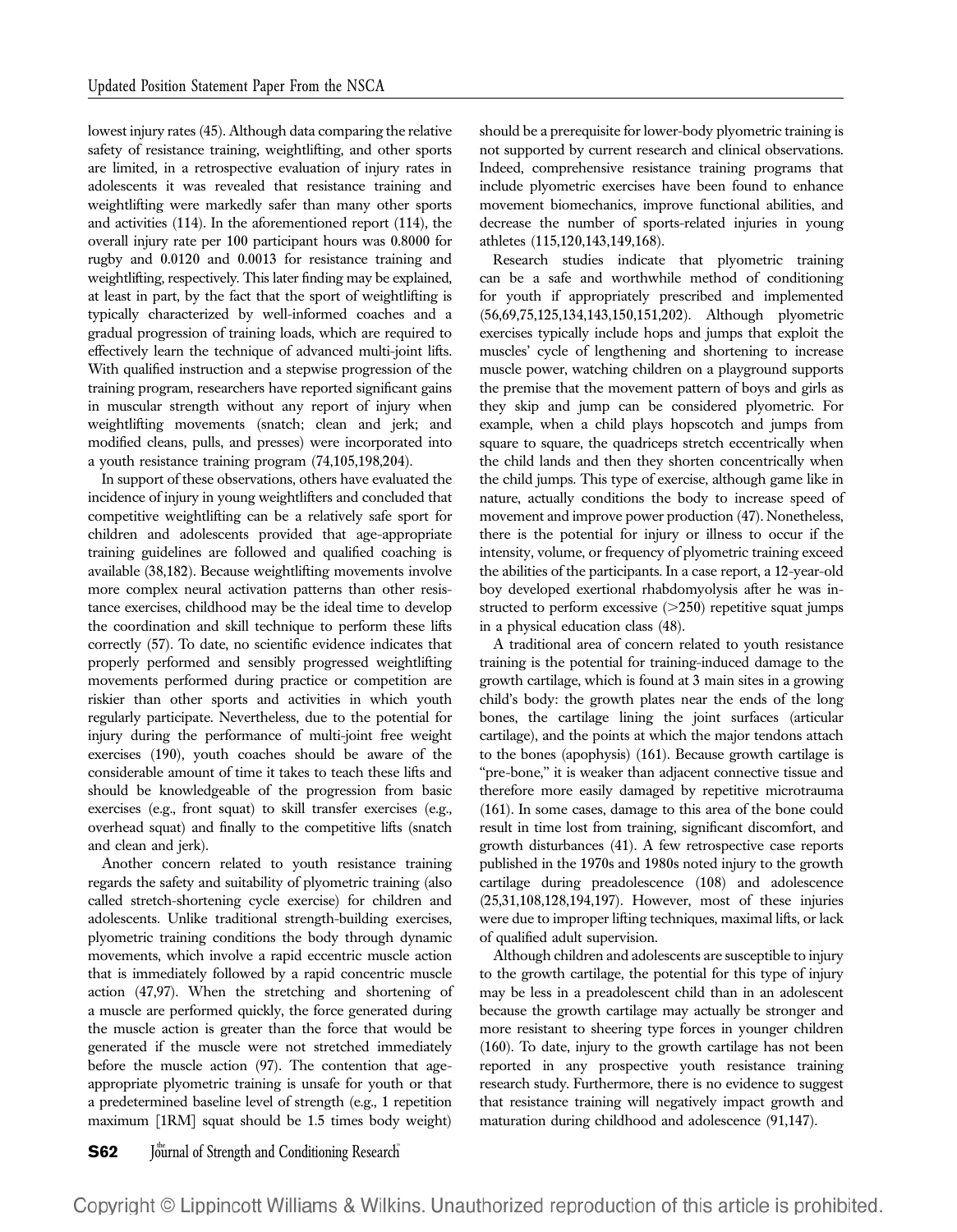The potential for repetitive-use soft-tissue injuries is another concern related to youth resistance training. This type of injury often does not always cause children or adolescents to go to the emergency room or even to see a physician, so the incidence of these injuries is more difficult to determine. Nevertheless, lower back pain among youth has become a significant public health issue with prevalence rates in adolescents approaching those in adults (9,131). In several reports, lower back pain was the most frequent injury in high school athletes who participated in resistance training programs (31,35,190). In a study that involved adolescent powerlifters who presumably trained with maximal or nearmaximal resistances, it was revealed that 50% of reported injuries were to the lower back (35). Although many factors need to be considered when evaluating these data (e.g., exercise technique and progression of training loads), the importance of general physical fitness and lower back health should not be overlooked. Because insufficient strength, muscular endurance, and stability in the lower back have been associated with current and future lower back pain in adolescents (9,211), there is a role for preventive interventions that include resistance exercise to possibly reduce the prevalence or severity of lower back pain in youth.

Of note, there is an increased risk of injury to children and adolescents who use exercise equipment at home (107,132). It has been reported that young children are more likely to be injured from home exercise equipment than older age groups due, in part, to unsafe behavior, equipment malfunction, and lack of supervision (132). There is also the potential for a catastrophic injury if safety standards for youth resistance training are not followed. In a case study report, a 9-year-old boy died when a barbell rolled off a bench press support and fell on his chest (102). These findings underscore the importance of providing close supervision and safe training equipment for all youth resistance training programs.

Any exercise or activity recommendation for children and adolescents has risks as well as benefits. The risk of injury while resistance training or weightlifting can be minimized by qualified supervision, appropriate program design, sensible progression, and careful selection of training equipment. In addition, the risk of injury can be minimized by limiting the number of heavy lifts during a workout, allowing for adequate recovery between training sessions, and listening to each child's questions and concerns. In general, the risk of injury associated with resistance training is similar for youth and adults. There are no justifiable safety reasons that preclude children or adolescents from participating in such a resistance training program.

#### Effectiveness of Youth Resistance Training

During childhood and adolescence, physiologic factors related to growth and development are in a constant state of evolution. Due to the progression of growth, it can be expected that healthy children will show noticeable gains in height, weight, maximal oxygen uptake, anaerobic capacity,

and muscle strength during the developmental years (195). Although different children do not follow the same rates of change, performance variables such as grip strength normally increase from childhood through the early teenage years (148). Consequently, strength changes from low-volume (sets  $\times$  repetitions  $\times$  load), short-duration resistance training programs may not be distinguishable from gains due to normal growth and development (59,117). To differentiate training adaptations from those of normal growth and development, it is apparent that an adequate training stimulus and a prolonged training period are required.

A compelling body of scientific evidence indicates that children and adolescents can significantly increase their strength—above and beyond growth and maturation providing that the resistance training program is of sufficient intensity, volume, and duration (30,55,70,74,77,79,80,86–88, 92,144,180,183,186,199,205,210,221,227,238,246,248,250). In addition, 2 meta-analyses on youth resistance training indicated mean effect sizes of 0.57 and 0.75 (94,179). Collectively, these findings along with clinical observations and evidence-based reviews (28,66,111,139,147,200,234) indicate that well-designed resistance training programs can enhance the muscular strength of children and adolescents beyond that which is normally due to growth and development.

Children as young as 5 and 6 years have benefited from regular participation in a resistance training program (11,86, 246), although most samples typically spanned several years (e.g., 7 to 12 years of age). While a majority of training studies had a duration of 8–20 weeks (79,80,92,118,144,186,205, 210,246), studies lasting 2–3 school years have been reported (93,198). A wide variety of resistance training programs from single set sessions on weight machines (249) to progressive, multi-set training protocols on different types of equipment (22,74,105,186,198,238) have proven to be efficacious. Training modalities have included weight machines (both adult (55,180,238,239) and child size (79,80,86,183,249)), free weights (22,55,74,94,105,198,199), hydraulic machines (30,246), pneumatic machines (205), medicine balls (77,221); elastic bands (11), isometric contractions (101,117,174), and body weight exercises (17,92,210,236). As previously observed in adult populations, training adaptations that occur in youth are specific to the muscle action or muscle groups that are trained (97,174).

Strength gains up to 74% (88) have been reported after 8 weeks of progressive resistance training, although gains of roughly 30% are typically observed after short-term (8–20 weeks) youth resistance training programs. Reported relative (% change above initial levels) strength gains achieved during preadolescence are equal to if not greater than the relative gains observed during adolescence (144,174,180,248). Adult athletes tend to be stronger than adolescent athletes (14), and there is no clear evidence of any major difference in strength between preadolescent boys and girls (27,81,200). In terms of absolute strength gains, it appears that adolescents make greater gains than children (144,200,239) and adults make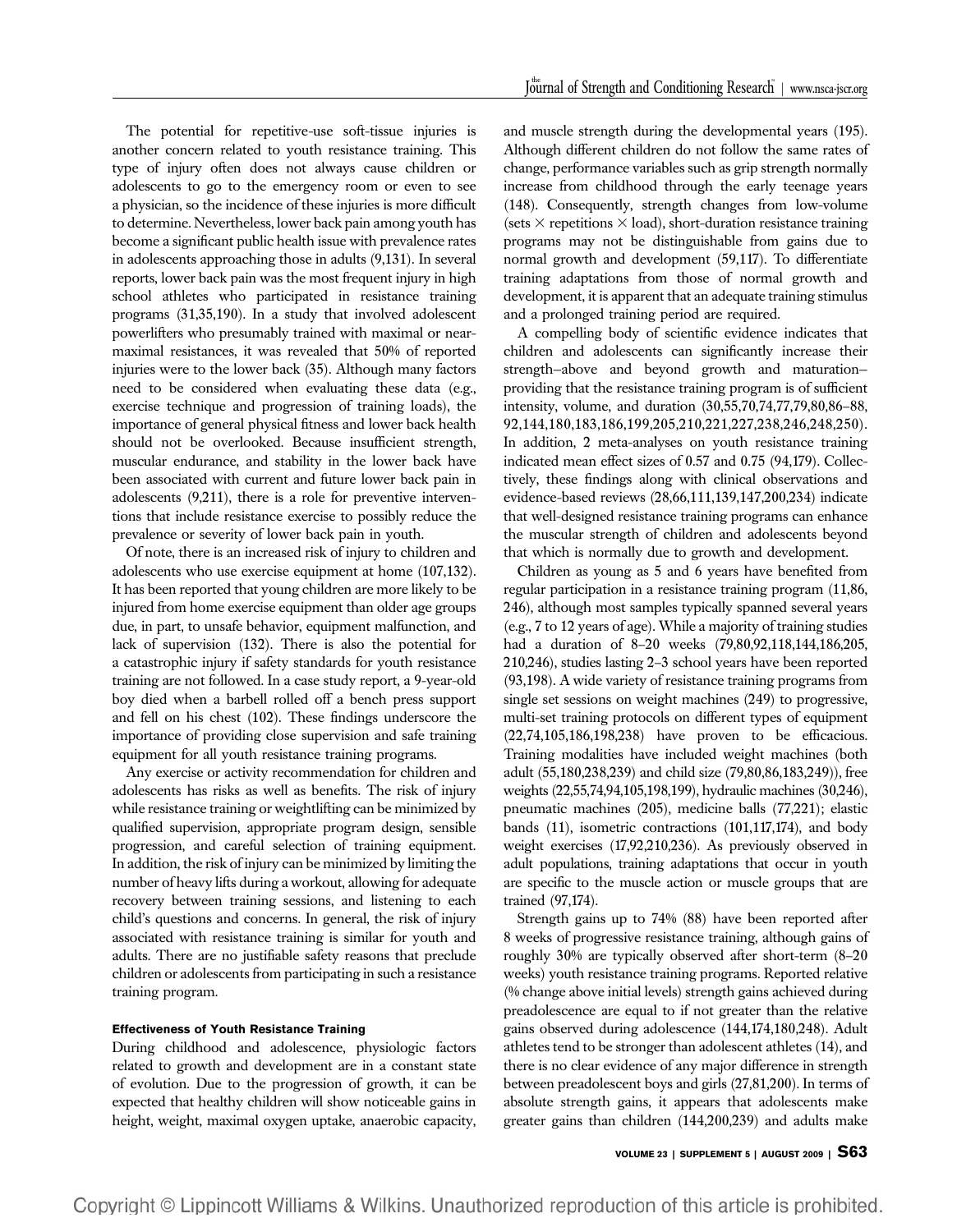greater gains than young adolescents (199), although some findings are at variance with this suggestion (248).

#### Persistence of Training-Induced Strength Gains

The evaluation of strength changes in youth after the temporary or permanent reduction or withdrawal of a training stimulus (referred to as detraining) is complicated by the concomitant growth-related strength increases during the same period. Although relative information regarding the effects of detraining on younger populations is not extensive, the available data suggest that training-induced gains in strength and power in children are impermanent and tend to regress toward untrained control group values during the detraining period (29,87,125,205,227). The precise nature of the detraining response and the physiological adaptations that occur during this period remain uncertain, although changes in neuromuscular functioning and the hormonal responses to resistance training and detraining should be considered. Of interest, researchers found that training-induced increases in the levels of testosterone and free androgen index in children were maintained during an 8-week detraining period despite the regression of strength toward untrained control group values during this phase of the study (226,227).

Only a limited number of studies have evaluated the effects of training frequency on the maintenance of strength and power in children and adolescents. After 20 weeks of progressive resistance training, a once-weekly maintenance training program was not adequate to maintain the training-induced strength gains in preadolescent males (29). Conversely, a once-weekly maintenance program was just as sufficient as a twice-weekly maintenance program in retaining the strength gains made after 12 weeks of resistance training in a group of adolescent male athletes (55). Others observed that children who participated in a 10-week plyometric training program were able to maintain training-induced gains in power after 8 weeks of reduced training, which included soccer practice (56). Clearly, more research is needed before specific maintenance training recommendations can be made.

#### Program Evaluation and Testing

Factors such as previous exercise experience, program design, specificity of testing and training, choice of equipment, quality of instruction, and whether or not the learning effect was controlled for in the study can directly influence the degree of measured strength change. In addition, the methods of evaluating changes in muscular strength consequent to training are noteworthy considerations. In some studies, the subjects were trained and tested using different modalities (180,205,246), and in other published reports, strength changes were evaluated by relatively high RM values (e.g., 10RM) (74,88,144,248). Strength changes have also been evaluated by maximal load lifting (e.g., 1RM) on the equipment used in training (22,55,79,80,118,178,183,186,198,238).

Some clinicians and researchers have not used 1RM testing to evaluate training-induced changes in muscular strength because of the presumption that high-intensity loading may

**S64** Journal of Strength and Conditioning Research

cause structural damage in children. Thus, the maximal force production capabilities of children have not been directly evaluated in some studies. Yet no injuries have been reported in prospective studies that utilized adequate warm-up periods, appropriate progression of loads, close and qualified supervision, and critically chosen maximal strength tests (1RM performance lifts, maximal isometric tests, and maximal isokinetic tests) to evaluate resistance training–induced changes in children. In a study, 96 children performed a 1RM strength test on 1 upper-body and 1 lower-body weight machine exercise (81). No abnormal responses or injuries occurred during the study period, and the testing protocol was reportedly well tolerated by the subjects. In other reports, children and adolescents safely performed 1RM strength tests using free weight exercises (14,22,118,124,142,152,153,178,198,238).

Paradoxically, most of the forces that youth are exposed to in various sports and recreational activities are likely to be greater in both exposure time and magnitude than competently supervised and properly performed maximal strength tests. These observations along with current research findings indicate that the maximal force–producing capabilities of healthy children and adolescents can be safely evaluated by 1RM testing procedures, provided that youth participate in an habituation period before testing to learn proper exercise technique and qualified professionals closely supervise and administer each test. Detailed procedures for evaluating 1RM strength are available elsewhere (81,140).

Although maximal strength testing can be used to evaluate training-induced changes in muscular strength in children and adolescents in clinical and recreational settings, when properly administered 1RM tests are labor intensive and time consuming. Thus, in some instances (e.g., physical education class) the use of field-based measures may be more appropriate and time efficient. Researchers have documented significant correlations between 1RM strength and common field measures (e.g., handgrip strength and long jump) in children (164). In any case, unsupervised and improper 1RM testing (e.g., inadequate progression of loading and poor lifting technique) should not be performed by children or adolescents under any circumstances due to the real risk of injury (189,190).

#### Physiological Mechanisms for Strength Development

In children it appears that training-induced strength gains are more related to neural mechanisms than to hypertrophic factors (139,147,178,186,200). Without adequate levels of circulating testosterone to stimulate increases in muscle size, children appear to experience more difficulty increasing their muscle mass consequent to a resistance training program (up to 20 weeks) as compared with older populations (178,186,239). However, because some findings are at variance with this suggestion (100,158), it cannot be stated a priori that resistance training will not increase the muscle mass of prepubescent youth. It is possible that more intensive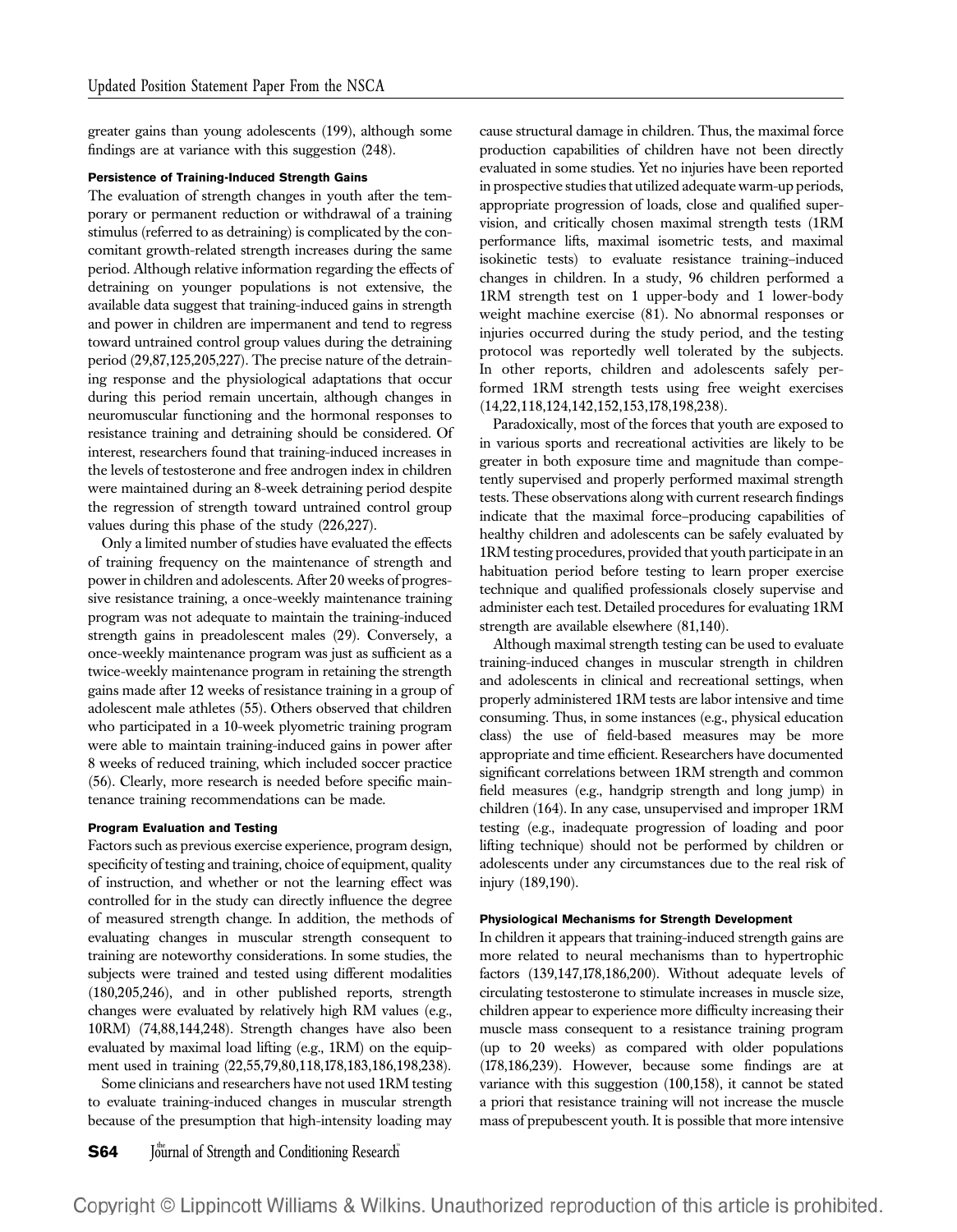training programs, longer training durations, and more sensitive measuring techniques that are ethically appropriate for this population may be needed to partition the effects of training on fat free mass from expected gains due to growth and maturation.

Without corresponding increases in fat-free mass, it appears that neural adaptations (i.e., a trend toward increased motor unit activation and changes in motor unit coordination, recruitment, and firing) (178,186) and possibly intrinsic muscle adaptations (as evidenced by increases in twitch torque) (186) are primarily responsible for training-induced strength gains during preadolescence. Improvements in motor skill performance and the coordination of the involved muscle groups may also play a significant role because measured increases in training-induced strength are typically greater than changes in neuromuscular activation (178,186). Although speculative, developmental alterations in muscle fiber architecture (e.g., pennation angle) and changes in central inhibitory influences on maximal muscle strength should also be considered (195). In support of these observations, several training studies have reported significant improvements in strength during preadolescence without corresponding increases in gross limb morphology, as compared with a similar control group (88,144,178,186,199,246).

During puberty, testicular testosterone secretion in males is associated with considerable increases in fat-free mass and linear growth (139,195). Training-induced strength gains during and after puberty in males may therefore be associated with changes in hypertrophic factors because testosterone and other hormonal influences on muscle hypertrophy would be operant (139). Smaller amounts of testosterone in females (resulting from enzymatic conversion of androgenic precursors in the adrenal gland) limit the magnitude of training-induced increases in muscle hypertrophy (195,200). Other hormone and growth factors (e.g., growth hormone and insulin-like growth factors) may be at least partly responsible for muscle development in females (135).

#### Potential Health and Fitness Benefits

There are many health and fitness benefits associated with regular physical activity in children and adolescents. Not only is habitual physical activity essential for normal growth and development, but also participation in age-appropriate fitness programs can enhance the physical and psychosocial wellbeing of youth. Although a majority of the pediatric research has focused on activities that enhance cardiorespiratory fitness (195), recent findings indicate that resistance training can offer unique benefits for children and adolescents when appropriately prescribed and supervised. As previously observed in adults (97), regular participation in a resistance training program has the potential to positively influence several measurable indices of health and fitness. Youth resistance training can improve one's cardiovascular risk profile, facilitate weight control, strengthen bone, enhance psychosocial wellbeing, improve motor performance skills, and increase a young athletes' resistance to sports-related injuries.

Research that supports the utility of youth resistance training in the acquisition of favorable degrees of healthassociated characteristics is expanding (67,147,219). Moreover, the contention that the overall health of children and adolescents is likely to improve rather than be adversely affected by regular participation in a resistance training program is supported by statements from professional organizations (8,18,33,167,192). Although good health habits established during childhood do not always carry over into adulthood, the potential positive influence of these habits on the adult lifestyle should be recognized (146,196,222,225). Hence, a compelling reason to encourage children and adolescents to participate regularly in physical activity is to reduce their risk of developing adult diseases later in life.

Cardiovascular Risk Profile. The potential influence of resistance training on body composition (the percentage of total body weight that is fat compared with the percentage that is fat free) has become an important topic of investigation, given that the prevalence of obesity among children and adolescents continues to increase worldwide (175,240). Today, childhood obesity, with its associated comorbidities such as type 2 diabetes and likelihood of persistence into adulthood, is a critical public health threat (126). Although genetic, psychosocial, economic, and environmental factors likely play a role in the development of obesity during childhood and adolescence (4,62), it is becoming more apparent that the increasing prevalence of obesity among school-aged youth may be due, at least in part, to a sedentary lifestyle (62,106).

Although obese youth have traditionally been encouraged to participate in aerobic activities, excess body weight hinders the performance of weight-bearing physical activities such as jogging and increases the risk of musculoskeletal overuse injuries. Furthermore, obese youth often lack the motor skills and confidence to be physically active, and they may actually perceive prolonged periods of aerobic exercise to be boring or discomforting. In support of these observations, it has been reported that total body fat was inversely related to minutes of vigorous physical activity per day in youth (54). Others observed that this decline in physical activity may start early in life in obese youth (103).

Recently, it has been suggested that resistance training may offer observable health value to obese children and adolescents (23,83,243). Obese youth tend to enjoy resistance training because it is typically characterized by short periods of physical activity interspersed with brief rest periods between sets and exercises, which is more consistent with how youth move and play (13,106). Several studies have reported favorable changes in body composition in children and adolescents who were obese or at risk for obesity after participation in a resistance training program or a circuit weight training (i.e., combined resistance and aerobic training) program (24,203,206,214,220,224,242,254). In a report,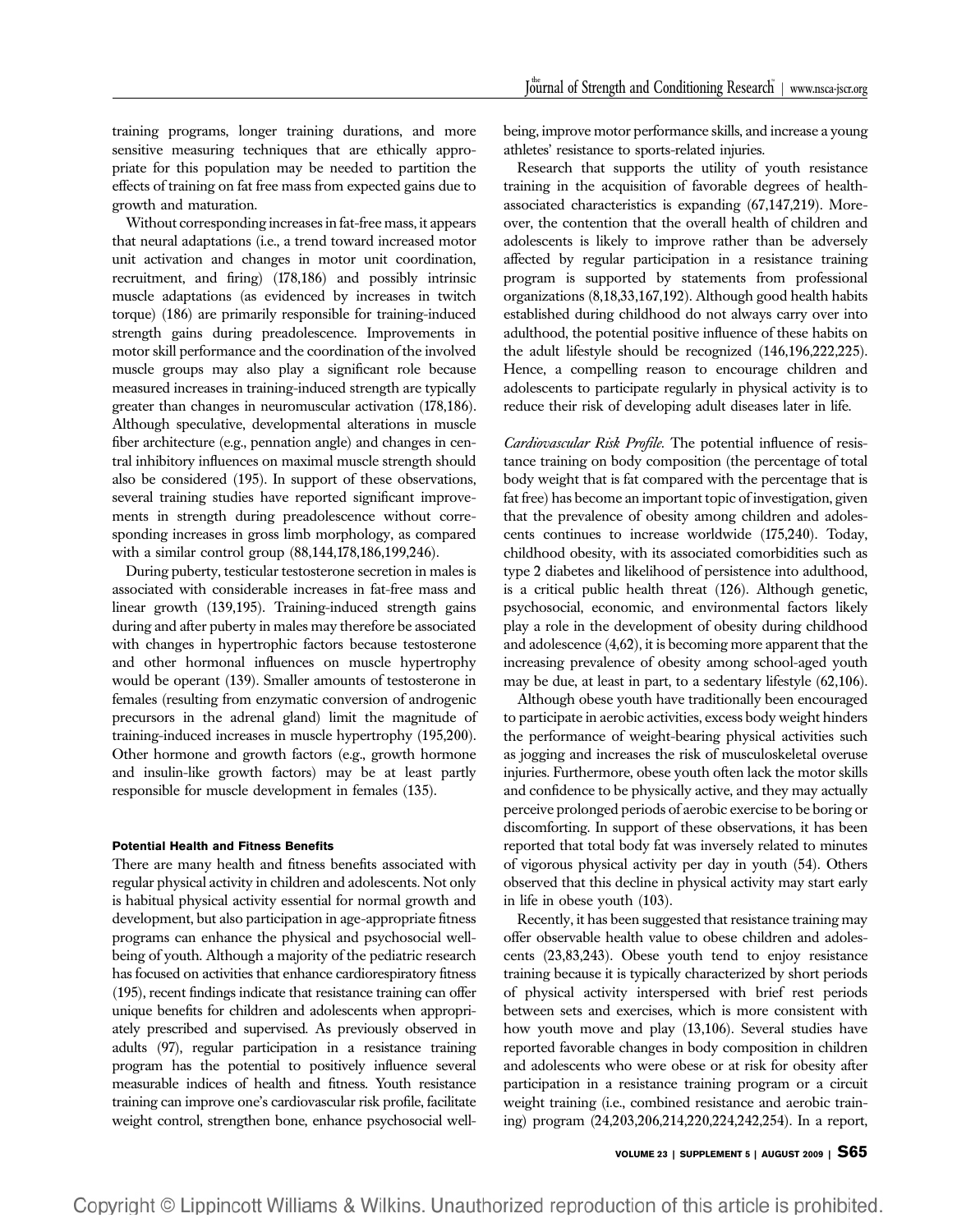the level of adiposity in school-aged youth was a strong negative predictor of the resistance training effect in the lower limbs (93). Thus, obese youth may need a higher relative training intensity to produce the desired effect.

Of interest, researchers found that participation in a 16 week resistance training program significantly decreased body fat and significantly increased insulin sensitivity in adolescent males who were at risk for obesity (206). Because the increase in insulin sensitively remained significant after adjustment for changes in total fat mass and total lean mass, it appeared that regular resistance training may have resulted in qualitative changes in skeletal muscle that contributed to enhanced insulin action. Compliance to this program was impressive with 96% of the participants completing the program. Other researchers identified muscular strength as an independent and powerful predictor of better insulin sensitivity in youth aged 10–15 years (21). Because resistance training may provide a more enjoyable and sustainable approach to health-related physical activity promotion in children and adolescents who are obese or at risk for obesity, additional randomized controlled trials are needed to further examine the effects of resistance training on metabolic health outcomes in youth.

At present, there is no clear association between regular physical activity and reducing blood pressure in normotensive youth, although limited data suggest that resistance training may be an effective nonpharmacologic intervention in hypertensive adolescents, provided that submaximal loads are used and proper exercise procedures are followed (112). Others have recommended low-intensity, high-repetition resistance training for hypertensive adolescents who want to experience this type of training (256). Although the acute blood pressure response to resistance exercise is reportedly similar between children and adults (172), blackouts (loss of consciousness) and chronic hypertension, which have been reported in adult competitive weightlifters (49), have not been reported in children (88,187) or adolescents (112) after resistance training.

The effects of resistance training on blood lipoproteins in youth are not well documented. Limited data suggest that when compared with an inactive control group, resistance training characterized by moderate loads and a high number of repetitions can have a positive influence on the blood lipid profile of children (220,247), and similar trends have been observed in adolescents (98). Because changes in body composition and nutritional intake may influence lipoprotein concentrations in youth, a comprehensive health-enhancing program that includes regular physical activity, behavioral counseling, and nutrition education may be most effective for improving the blood lipid profile in youth with dyslipidemia (7).

Bone Health. Despite traditional fears that resistance training would be harmful to the immature skeletal of youth, current observations suggest that childhood and adolescence may be the opportune time for the bone modeling and remodeling process to respond to the tensile and compressive forces

associated with weight-bearing activities (15,121,230,235). Indeed, weight-bearing physical activity is essential for normal bone formation and growth (148). If age-specific resistance training guidelines are followed and if nutritional recommendations (e.g., adequate calcium) are adhered to, regular participation in a resistance training program can maximize bone mineral density during childhood and adolescence (230,235,238). Moreover, there is no detrimental effect of resistance training on linear growth in children and adolescents (91,147)

Results from several research studies indicate that regular participation in sports and specialized fitness programs that include resistance training can be a potent osteogenic stimulus in youth (16,20,50,145,154,166,173,237,241). It has been reported that adolescent weightlifters displayed levels of bone mineral density (50) and bone mineral content (237) well above values of age-matched controls. Other researchers found that weightlifting can impart some benefit on bone development in youth but not as much as year-round soccer (20). The repetitive exposure to physical loading in sports such as gymnastics has also resulted in significantly higher bone mineral density in young athletes as compared with age-matched controls (16,241).

In a study that provides direct evidence that high-impact exercise enhances bone accrual in preadolescent girls, participation in a 10-month physical activity program (combined resistance training and aerobic exercise) resulted in significant improvements in bone mineral density in the exercise group as compared with the control group (166). Likewise, preadolescent boys who performed a high-impact circuit exercise program for 20 months had greater bone expansion on both the periosteal and endosteal surfaces (145). Others noted that a school-based physical activity intervention that included plyometric training enhanced bone mass at the weight-bearing proximal femur in children (154).

Although peak bone mass is influenced by genetics (43), regular participation in high-strain-eliciting sports and specialized exercise such as resistance training may have a desirable influence on bone health in children and adolescents. It appears that the osteogenic response to exercise in youth can be enhanced by sensibly prescribing multi-joint, moderate to high intensity resistance training exercises (e.g., bench press, squat, and weightlifting movements) and unaccustomed plyometric exercises (e.g., jumping and hopping). Although additional clinical trials are needed to more precisely define the exercise prescription, the importance of maintaining participation in sports and specialized activities throughout life must not be overlooked because training-induced improvements in bone health may be lost over time if the program is not continued (110).

Psychosocial Health and Well-being. Data from adult studies suggest that the effects of resistance training extend beyond physical measures and include improvements in mental health and well-being (157,228,229). Although it is reasonable to

**S66** Journal of Strength and Conditioning Research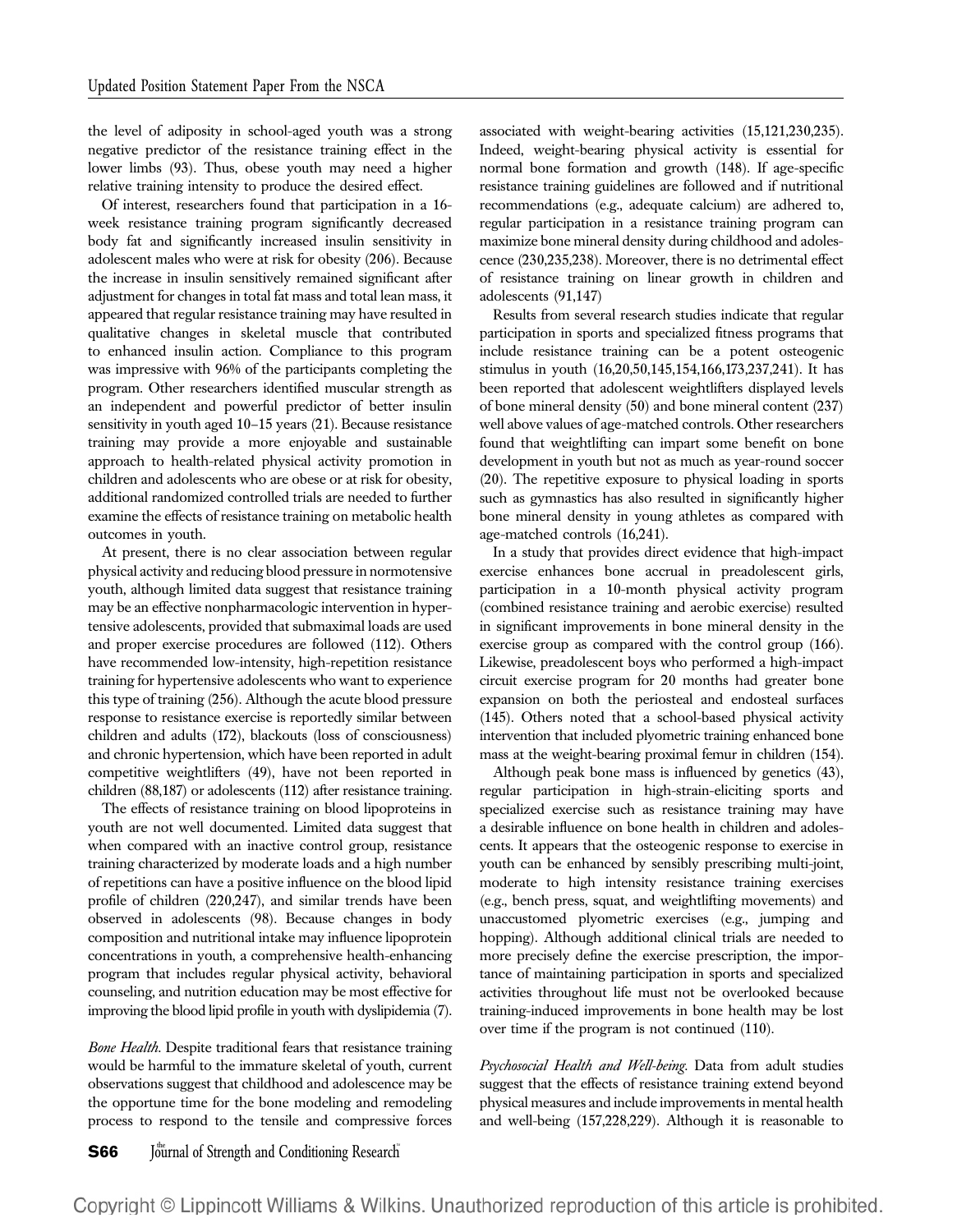assume that similar findings would be observed in children and adolescents who participate in a resistance training program, caution is needed in extending observations to younger populations because of the psychological immaturity of youth as compared with adults. Limited evidence suggests that resistance training may positively influence the psychological well-being of children (123,253). Others noted significant improvements in mood and self-appraisal factors in children who participated in a physical activity program that included resistance training and aerobic games (10). Conversely, no significant changes in self-concept were found in children after resistance training in other studies (89,198), although initial scores in psychological measures were relatively high in these reports. Although speculative, the psychological benefits of resistance training may be most apparent in youth who begin training with below average measures of strength and psychosocial well-being.

Of interest, clinicians have noted that the socialization and mental discipline exhibited by children who resistance trained were similar to those exhibited by team sport participants (187), and children's attitudes toward physical education, physical fitness, and lifelong exercise reportedly improved after a conditioning program that included resistance training (249,250). If appropriate resistance training guidelines are followed and if children and adolescents are encouraged to embrace self-improvement and feel good about their performances, the positive psychosocial effects of resistance training programs may indeed be comparable with other sports and recreational activities. Conversely, intensive training, overzealous coaching, and excessive pressure to perform at a level beyond one's capabilities can have a negative effect on some youth who are emotionally and psychologically vulnerable (3,42). In some cases, inappropriate coaching methods, unethical training practices, or an emphasis on leanness may lead to the abuse of performance-enhancing drugs (122), restrictive eating behaviors (171), or burnout (overtraining syndrome) (32).

Motor Performance Skills and Sports Performance. Improvements in selected motor performance skills (e.g., long jump, vertical jump, sprint speed, and medicine ball toss) have been observed in children and adolescents after resistance training with weight machines, free weights, body weight strength exercises, and medicine balls (77,92,96,118,144,221,246). Gains in motor performance skills in youth have also been noted after regular participation in plyometric training programs (36,134,151,216). More recently, researchers have reported that the combination of resistance training and plyometric training may offer the most benefit for adolescent athletes (75,143,168,202). As previously observed in adults (2,95), the effects of resistance training and plyometric training may actually be synergistic, with their combined effects being greater than each program performed alone.

In contrast, other studies (80,88,96) reported significant gains in strength without concomitant improvements in

selected motor performance skills after several weeks of resistance training. Because the effects of resistance training on motor performance are dependent on the design of the training program, the principle of training specificity should be considered when evaluating these data. As previously observed in adult populations (97), training adaptations in children and adolescents are rather specific to the movement pattern, velocity of movement, contraction type, and contraction force (113,174). Thus, irrespective of age, resistance training programs that include specific exercises (e.g., weightlifting movements and plyometrics) and types of muscle actions in a manner that is specific for which training is being performed are more likely to result in the greatest improvements in motor skill performance.

Although the potential for resistance training to enhance the sports performance of young athletes seems reasonable, scientific evaluations of this observation are difficult because athletic performance is such a multivariate outcome. Two studies (26,37) reported favorable changes in swim performance in age group swimmers, although one study found no significant difference in freestyle turning performance in adolescent swimmers who performed 15 minutes of plyometric training for 20 weeks (51). In another report, researchers found significant correlations between balance and skating speed in junior ice hockey players younger than 19 years (19). Other studies involving young basketball and soccer players have noted the importance of incorporating some type of resistance training into sports training sessions to maximize gains in strength and power in young athletes (46,233). Although most published reports and anecdotal comments from youth coaches suggest that regular participation in a well-designed resistance training program will result in some degree of improvement in athletic performance (84,137,163), further research is still required in this important field of study.

To date, there have not been any long-term investigations studying the effects of a comprehensive youth resistance training program on sports performance during the adult years, although theoretical models highlighting the potential benefits have been proposed (130). Nevertheless, based on the available evidence, curtailment of sports practice and competitions during the developmental years to allow time for fitness conditioning that includes resistance training seems reasonable, providing that the training program is competently supervised, is progressive, and is of sufficient duration and intensity. Because aspiring young athletes cannot play themselves into shape, one of the greatest benefits of youth resistance training may be its ability to better prepare children and adolescents for successful and enjoyable participation in athletic activities.

Sports-Related Injuries. The number of children and adolescents in school-sponsored and community-based sports programs continues to increase. However, along with this increase in sports participation has come numerous reports of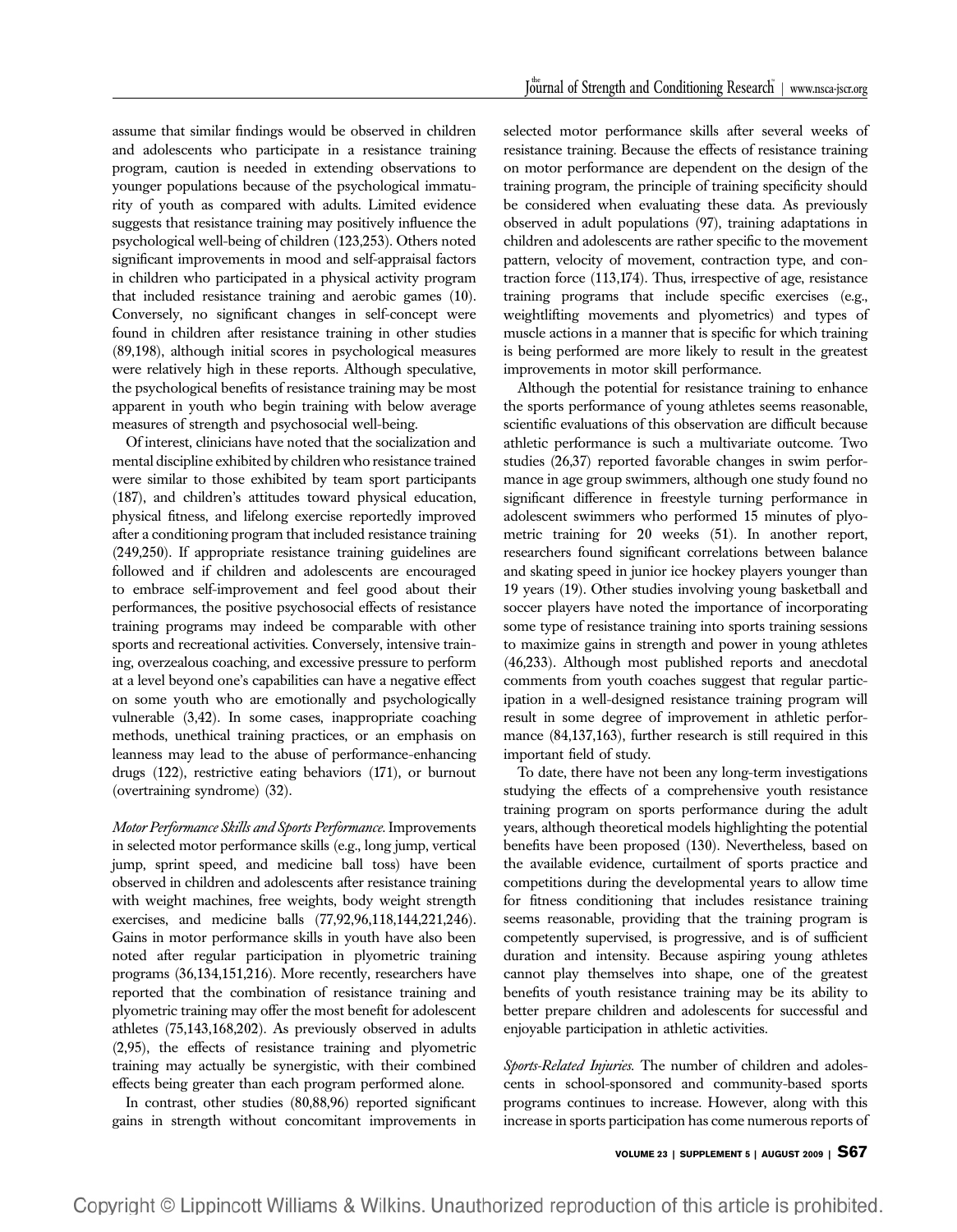injuries to the ill-prepared or improperly trained young athlete (3,40,64,162). Sports-related injuries have become a significant cause of hospitalization and health care costs during childhood and adolescence (162), and it is possible that certain youth sport injuries can increase the risk of osteoarthritis later in life (61). Sports-related injuries are also one reason why some young athletes drop out of sports (109).

Although the total elimination of sports-related injuries is an unrealistic goal, appropriately designed and sensibly progressed fitness conditioning programs that include resistance training may help reduce the likelihood of sportsrelated injuries in young athletes (1,119,161,212). In a growing number of cases, it seems that aspiring young athletes are ill prepared for the demands of sports practice and competition (64,162). By addressing the risk factors associated with youth sport injuries (e.g., previous injury, poor conditioning, muscle imbalances, and errors in training), it has been suggested that both acute and overuse injuries could be reduced by 15–50% (161). Although there are many mechanisms to potentially reduce sports-related injuries in young athletes (e.g., coaching education, safe equipment, proper nutrition), enhancing physical fitness as a preventative health measure should be considered a cornerstone of multicomponent treatment programs.

Comprehensive conditioning programs that included resistance training, plyometric training, or both have proven to be an effective strategy for reducing sports-related injuries in adolescent athletes (39,60,115,116,120,149,176), and it is possible that similar effects would be observed in children, although additional research is needed to support this contention. Preseason conditioning programs that included resistance training decreased the number and severity of injuries in high school football players (39) and, similarly, decreased the incidence of injury in adolescent soccer players (115). Others observed that balance training (63,65) or balance training and strengthening exercises (244,245) were effective in reducing sports-related injuries in adolescent athletes.

Because of the relatively high incidence of knee injuries in young female athletes as compared with males (185), researchers have investigated the effects of various training programs on injury rates in young female subjects. Of note, preseason conditioning programs that included plyometric exercises, resistance training, and education on jumping mechanics significantly reduced the number of serious knee injuries in adolescent female athletes (120,149). Conversely, no significant differences in injury rates were observed in adolescent female athletes who participated in an in-season plyometric training program (181) or structured warm-up activities that included strength, balance, and agility exercises (217). Differences in the design of the training programs and time of implementation (i.e., preseason vs. in-season) could explain, at least in part, these conflicting results.

Collectively, a majority of the evidence suggests that regular participation in a preseason conditioning program

**S68** Journal of Strength and Conditioning Research

that includes plyometric exercises, resistance training, balance skills, and education may reduce the likelihood of sportsrelated injuries in young athletes. Yet some data suggest that only a minority of young athletes participate in comprehensive conditioning programs before sports participation (34). Clearly, there is an ongoing need for school- or coachsponsored involvement to ensure that all young athletes participate in multi-component conditioning programs before sports training and competition.

However, the addition of preseason conditioning to the total exercise dose, which includes free play as well as organized sports, should be carefully considered because this type of training adds to the chronic, repetitive stress placed on the developing musculoskeletal system. Some young athletes with relatively immature musculoskeletal systems may be intolerant of the same exercise dose that the majority of the athletes in the same program can tolerate. This biologic uniqueness in growing athletes can result in stress fracture syndromes manifested by a variety of conditions such as traction apophysitis, injuries to the developing joint surfaces, or injuries to the immature spine (3,159,177).

Because of the interindividual variability of stress tolerance, each child must be treated as an individual and observed for signs of incipient stress failure syndromes, which would require a modification of the frequency, volume, intensity, and progression of training. With the awareness of this variability in children and adolescents of the same age to accept and tolerate stress, many of these stress failure syndromes can be prevented. In some instances, it may be necessary for young athletes to reduce their sport involvement to allow time for preparatory strength and conditioning with adequate rest and recovery between training sessions. A reduction in performance and an increased risk of injury can result by frequent training sessions without adequate rest and recovery in-between (99).

There is insufficient evidence to decide for or against improvements in subjective "energy" level, sleep patterns, emotional maturity, immune function, nutritional status, cognitive performance, or health care utilization. It is probable that either these characteristics would be favorably altered or at least not unfavorably influenced by resistance training, providing that the program is properly designed, pleasurable, and rewarding.

#### Youth Resistance Training Guidelines

A prerequisite for the development and administration of safe, effective, and enjoyable youth resistance training programs is an understanding of established training principles and an appreciation for the physical and psychosocial uniqueness of children and adolescents. Although there is no minimum age requirement at which children can begin resistance training, all participants must be mentally and physically ready to comply with coaching instructions and undergo the stress of a training program. In general, if a child is ready for participation in sport activities (generally age 7 or 8 years),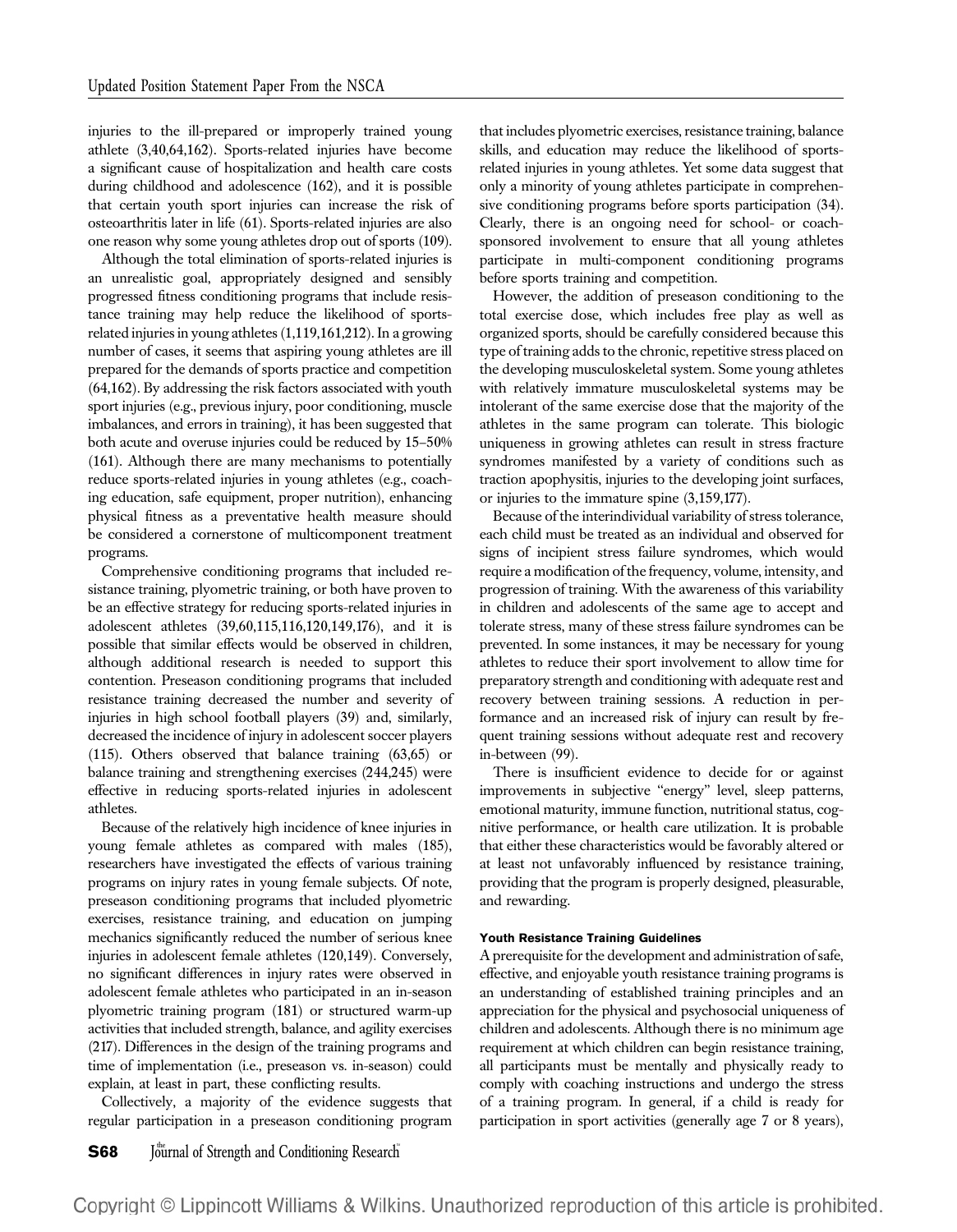then he or she is ready for some type of resistance training. Although a medical examination before participation in a youth resistance training program is not mandatory for apparently healthy children, a medical examination is recommended for youth with signs or symptoms suggestive of disease and for youth with known disease.

Instruction and supervision should be provided by qualified adults who have an understanding of youth resistance training guidelines and who are knowledgeable of the physical and psychosocial uniqueness of children and adolescents. Moreover, teachers, personal fitness trainers, and youth coaches should develop an appropriate philosophy about training youth that is consistent with the needs, goals, and interests of children and adolescents. Ideally, adults who teach and coach youth resistance training should have practical experience working with children and adolescents, a recognized professional certification (e.g., National Strength and Conditioning Association [NSCA] Certified Strength and Conditioning Specialist or NSCA Certified Personal Trainer), and a level of knowledge commensurate with a college degree in physical education, exercise science, or a related field. For youths participating in advanced training programs, coaches should have additional knowledge and practical experience to properly instruct and sensibly prescribe or advance this type of training. Although less experienced supervisors may assist in the organization and implementation of youth resistance training programs, it is unlikely they will be able to provide the quality of care and instruction needed for more advanced training. If qualified supervision, age-appropriate exercise equipment, and a safe training environment are not available, youth should not perform resistance exercise due to the increased risk of injury (107,132).

Basic education on weight room etiquette, proper exercise technique, individual goals, and realistic outcomes should be part of youth resistance training programs. All participants should receive instruction on safety concerns including the correct use of collars; appropriate spotting procedures; the proper storage of exercise equipment; the appropriate handling of barbells, dumbbells, and plates; and sensible starting weights. This is particularly important for untrained children who often overestimate their physical abilities (184) and who may not be aware of the inherent risks associated with resistance training exercise equipment. Instead of competing against each other, youth should be encouraged to embrace self-improvement and feel good about their performances (e.g., the ability to correctly perform a multijoint lift). The importance of creating an enjoyable exercise experience for all participants should not be overlooked because enjoyment has been shown to mediate the effects of youth physical activity programs (58). Adults should teach youth about their bodies as well as the potential benefits of a healthy lifestyle (e.g., proper nutrition, adequate sleep, stress management, and regular physical activity) (129).

Qualified and enthusiastic instruction not only enhance participant safety and enjoyment but also direct supervision of youth resistance training programs can improve program adherence and optimize strength gains (53). Although all training sessions should be supervised by a qualified adult (or several adults depending on class size), additional supervision may be needed during the first few weeks of the resistance training program when participants are learning proper exercise technique and training procedures. Adults should present information to children and adolescents in a style and language that is appropriate for their level of understanding, and positive, encouraging feedback should be used to foster feelings of competence and reduce anxiety (188). All participants should be encouraged to ask questions and freely state their concerns about the program. Charts, posters, and workout cards that promote proper exercise technique and realistic expectations are helpful.

Various combinations of resistance training program variables have proven to be safe and effective for children, providing that program developers used scientific information, established training principles, and common sense. All youth resistance training programs should include instruction on proper lifting techniques, safety procedures, and specific methods of progression. Because the act of resistance training itself does not ensure that optimal gains in strength and power will be realized, the ideal approach is to incorporate resistance training into a progressive conditioning program in which the volume and intensity of training change throughout the year (141). It is the systematic structuring of program variables along with individual effort and qualified instruction that will determine the outcomes associated with resistance training. Finally, children and adolescents must not be treated as miniature adults, nor should adult exercise guidelines and training philosophies be imposed on youth.

The program variables that should be considered when designing a youth resistance training program include (a) warm-up and cool-down, (b) choice and order of exercise, (c) training intensity and volume, (d) rest intervals between sets and exercises,  $(e)$  repetition velocity,  $(f)$  training frequency, and (g) program variation. Table 1 summarizes youth resistance training guidelines. A more detailed description of youth resistance program variables and training considerations is available elsewhere (47,84,130,137,156,192).

Warm-up and Cool-down. Over the past few years, long-held beliefs regarding the routine practice of warm-up static stretching have been questioned (133,208,223). An acute bout of static stretching has been found to have a negative impact on strength and power performance in adults (208), and similar findings have been reported in adolescents (155,257). In recent times, there has been rising interest in warm-up procedures that involve the performance of dynamic movements (e.g., hops, skips, jumps, and movement-based exercises for the upper and lower body) designed to elevate core body temperature, enhance motor unit excitability, improve kinesthetic awareness, and maximize active ranges of motion (73,191). This type of dynamic warm-up may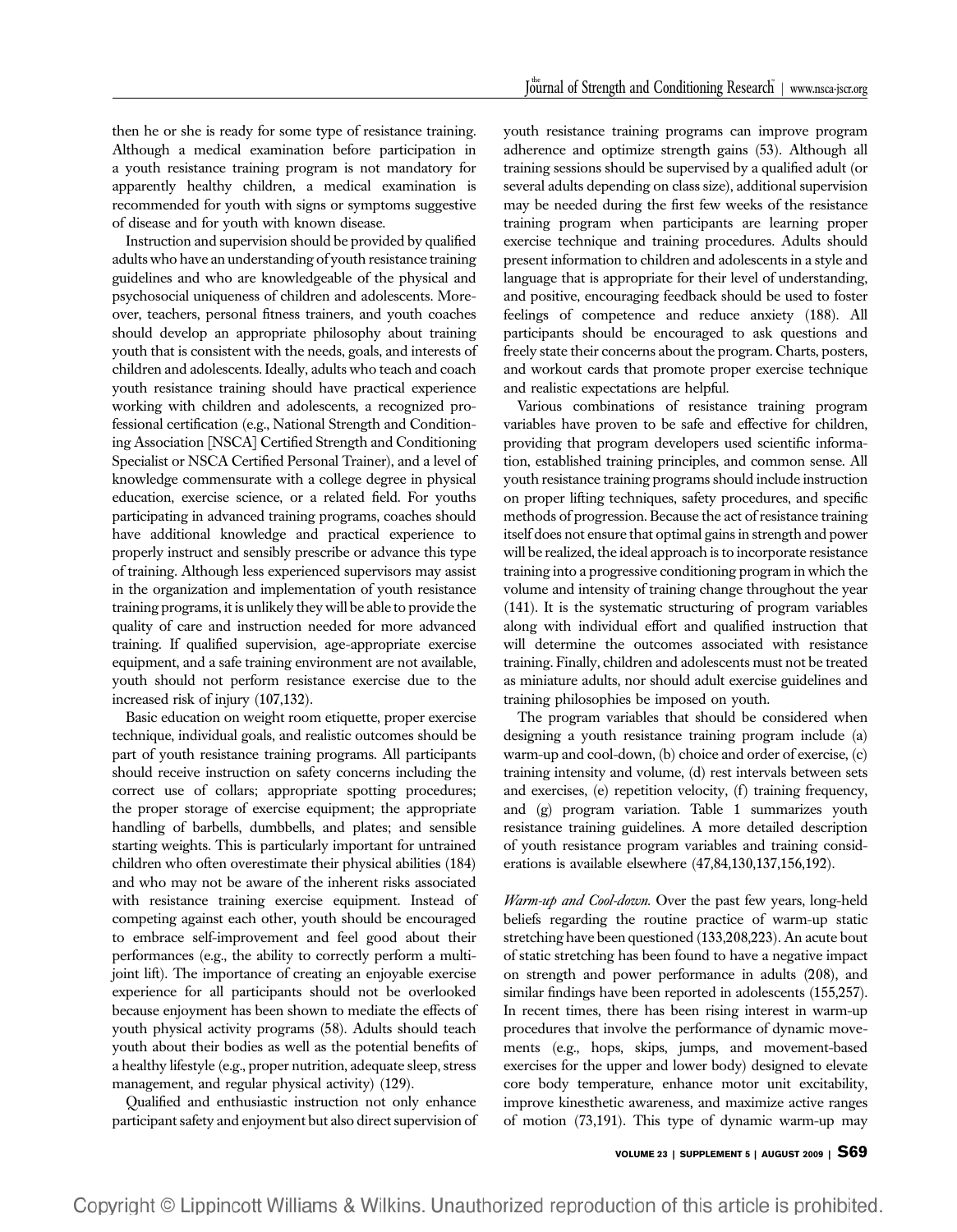#### TABLE 1. General youth resistance training guidelines.

- Provide qualified instruction and supervision
- Ensure the exercise environment is safe and free of hazards
- Start each training session with a 5- to 10-minute dynamic warm-up period
- Begin with relatively light loads and always focus on the correct exercise technique
- Perform 1–3 sets of 6–15 repetitions on a variety of upper- and lower-body strength exercises
- Include specific exercises that strengthen the abdominal and lower back region
- Focus on symmetrical muscular development and appropriate muscle balance around joints
- Perform 1–3 sets of 3–6 repetitions on a variety of upper- and lower-body power exercises
- Sensibly progress the training program depending on needs, goals, and abilities
- $\bullet$  Increase the resistance gradually  $(5-10\%)$  as strength improves
- Cool-down with less intense calisthenics and static stretching
- Listen to individual needs and concerns throughout each session
- Begin resistance training 2–3 times per week on nonconsecutive days
- Use individualized workout logs to monitor progress
- Keep the program fresh and challenging by systematically varying the training program
- Optimize performance and recovery with healthy nutrition, proper hydration, and adequate sleep
- Support and encouragement from instructors and parents will help maintain interest

create an optimal environment for resistance training by enhancing neuromuscular function (191,201). It has been reported that warm-up protocols that include moderate to high intensity dynamic movements can enhance power performance in youth (68,71,76,209).

In the absence of sufficient evidence to endorse pre-event static stretching with respect to performance enhancement, the potential impact of pre-event dynamic exercise on anaerobic fitness performance should be considered. In addition to potential physiological benefits, a well-designed dynamic warm-up can also set the tone for the training session and establish a desired tempo for the upcoming activities. A reasonable suggestion is to perform 5–10 minutes of dynamic activities during the warm-up period and less intense calisthenics and static stretching at the end of the workout. A cool-down period consisting of general calisthenics and static stretching can help relax the body and improve flexibility. Moreover, regular long-term stretching (not performed during the warm-up) may improve performance and may reduce the risk of injury (208,218). During the cool-down period, it is often worthwhile to reflect on what each participant learned and review training objectives for the next session.

Choice and Order of Exercise. Although a limitless number of exercises can be used to enhance muscular fitness, it is important to select exercises that are appropriate for a child's body size, fitness level, and exercise technique experience. Also, the choice of exercises should promote muscle balance across joints and between opposing muscle groups (e.g., quadriceps and hamstrings). Weight machines (both child sized and adult sized) as well as free weights, elastic bands, medicine balls, and body weight exercises have been used by children and adolescents in clinical- and school-based

exercise programs. It is reasonable to start with relatively simple exercises and gradually progress to more advanced multi-joint movements as confidence and competence improve. However, in some cases (e.g., weightlifting class), it may be appropriate to start with multi-joint movements, provided that light loads are used and the focus is on enhancing fundamental movement patterns. Regardless of the mode of exercise, the concentric and eccentric phases of each lift should be performed in a controlled manner with proper exercise technique.

There are many ways to arrange the sequence of exercises in a resistance training session. Most youth will perform total body workouts several times per week, which involve multiple exercises stressing all major muscle groups each session. In this type of workout, large muscle group exercises should be performed before smaller muscle group exercises, and multi-joint exercises should be performed before singlejoint exercises. It is also helpful to perform more challenging exercises earlier in the workout when the neuromuscular system is less fatigued. Thus, if a child is learning how to perform a weightlifting movement or a plyometric exercise, this type of exercise should be performed early in the training session so that the child can practice the exercise without undue fatigue.

Training Intensity and Volume. Training intensity typically refers to the amount of resistance used for a specific exercise, whereas training volume generally refers to the total amount of work performed in a training session. Although both of these program variables are significant, training intensity is one of the more important factors in the design of a resistance training program. However, to maximize gains in muscular fitness and reduce the risk of injury, youth must first learn how to perform each exercise correctly with a light load (e.g.,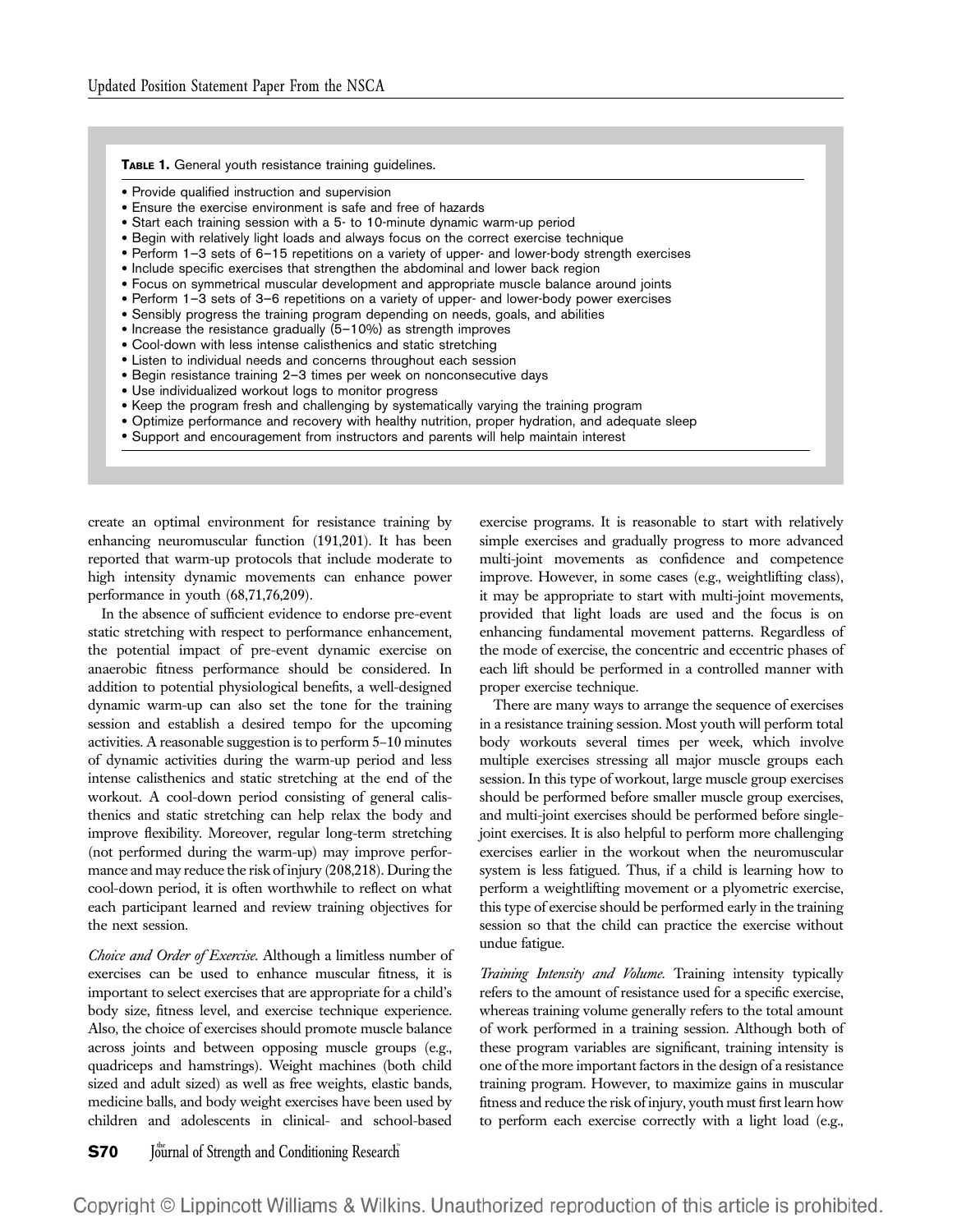unloaded barbell) and then gradually progress the training intensity, or volume, or both, without compromising exercise technique to lift heavier loads.

If 1RM tests are not performed, a simple approach may be to first establish the repetition range and then by trial and error determine the maximum load that can be handled for the prescribed range. For example, a child or adolescent may begin resistance training with 1 or 2 sets of 10–15 repetitions with a relatively light or moderate load to develop proper exercise technique. Depending on individuals' needs, goals, and abilities, over time the program can be progressed to include additional sets with heavier loads (e.g., 6 to 10RM) on large muscle group exercises to maximize gains in muscle strength and power. Although additional training studies are needed to explore the effects of different resistance training programs on youth, multiple-set training protocols have proven to be more effective than single-set protocols in adults (136), and it is likely that similar findings would occur in children and adolescents over the long-term.

With a careful prescription of sets and repetitions, the training stimulus will remain effective and therefore the effort to benefit ratio will be maximized. However, it is important to realize that not all exercises need to be performed for the same number of sets and repetitions. For example, an adolescent with resistance training experience may perform 3 sets of 6–8 repetitions on multi-joint exercises (e.g., back squat and bench press) with a relatively heavy weight and 2 sets of 10–12 repetitions on single-joint exercises (e.g., biceps curl and triceps extension) with a relatively moderate weight. Of interest, findings from adult studies indicate that the number of repetitions that can be performed at a given percentage of the 1RM is influenced by the amount of muscle mass used during an exercise (207), and similar observations have been reported in children (85).

Due to the relatively intense nature of power exercises (e.g., plyometric or weightlifting movements), fewer than 6–8 repetitions per set are typically recommended for youth. Unlike traditional strength-building exercises, power exercises are explosive but highly controlled movements that require a high degree of technical skill. Because fatigue can influence the performance of power exercises, it is recommended that youth perform fewer quality repetitions to maintain movement speed and efficiency for all repetitions within a set.

In an attempt to aid in the exercise prescription, researchers have developed prediction equations based on repetitions performed to fatigue with a submaximal load (124,142,152). In general, it was found that 1RM strength on selected exercises may be predicted with reasonable accuracy in young male and female athletes. Others have developed child-specific perceived exertion rating scales to assess the exertional perceptions of children during resistance exercise (78,193). Subjective information from these scales can be used to assist in the prescription of effective youth resistance training programs.

Rest Intervals Between Sets and Exercises. The length of the rest interval between sets and exercises is a program variable of primary importance to coaches, teachers, athletes, and researchers (251). Because acute force and power production may be compromised if the rest interval is too short, longer rest intervals of at least 2–3 minutes for primary, multiple-joint exercises are typically recommended during adult resistance training programs (136). However, rest interval recommendations for adults may not be consistent with the needs and abilities of younger populations due to growthand maturation-related differences in response to physical exertion. Studies have shown that children are able to recover from high-intensity, short-term, intermittent exercise faster than adults (82,90,255).

Although few data examining the effects of rest interval length on strength performance in younger populations are available, it appears that children and adolescents can resist fatigue to a greater extent than adults during several repeated sets of resistance exercise (82,213,255). Thus, a shorter rest interval (about 1 minute) may suffice in children and adolescents when performing a moderate-intensity resistance exercise protocol, although the likelihood that adolescents may fatigue more rapidly than children should be considered. Obviously, training intensity, training volume, exercise choice, and fitness level will influence the length of the rest interval. Some young athletes (e.g., adolescent weightlifters) who perform exercises that require higher levels of power or skill may require longer rest intervals (e.g., 2–3 minutes) between sets and trials during practice and competition to maintain muscle performance.

Repetition Velocity. The velocity or cadence at which a strength exercise is performed can affect the adaptations to a training program (136). Because youth need to learn how to perform each exercise correctly with a relatively light load, it is generally recommended that youth resistance train in a controlled manner at a moderate velocity. However, different training velocities may be used depending on the choice of exercise. For example, plyometric exercises and weightlifting movements are explosive but highly controlled movements that should be performed at a high velocity. Although additional research is needed, it is likely that the performance of different training velocities within a training program may provide the most effective resistance training stimulus.

Training Frequency. A resistance training frequency of 2-3 times per week on nonconsecutive days is recommended for children and adolescents. Limited evidence indicates that 1 d·wk<sup>-1</sup> of resistance training may be suboptimal for enhancing muscular strength in youth (29,79), although once per week training maybe effective in retaining the strength gains made after resistance training (55). In general, a training frequency of 2 or 3 times per week on nonconsecutive days will allow for adequate recovery between sessions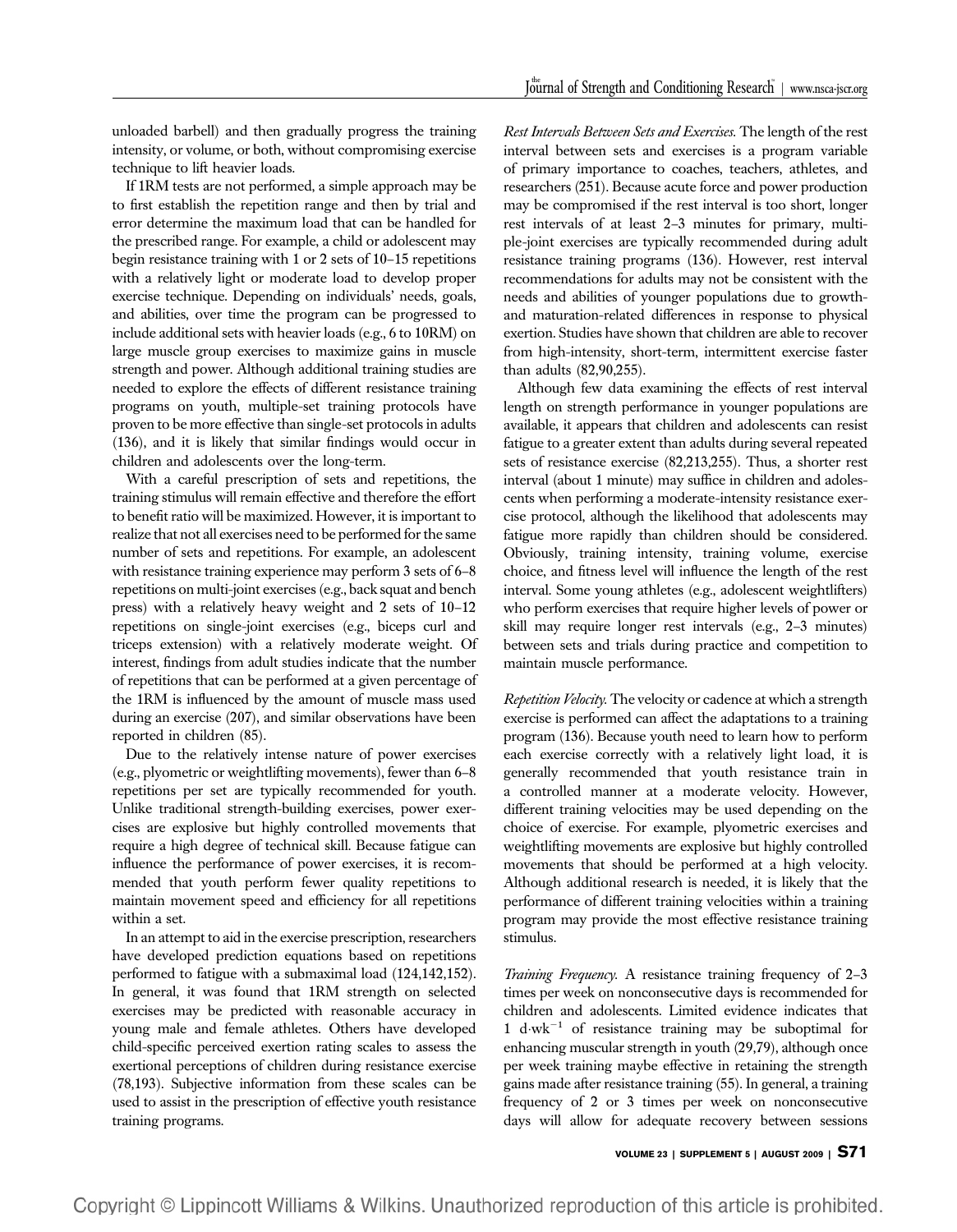(48–72 hours between sessions) and will be effective for enhancing strength and power in children and adolescents. Although some young athletes may participate in strength and conditioning activities more than 3  $\rm{d}\cdot\rm{wk}^{-1}$ , factors such as the training volume, training intensity, exercise selection, nutritional intake, and sleep habits need to be considered as these factors may influence one's ability to recover from and adapt to the training program. As training programs become more advanced (and potentially more frequent), the importance of reinforcing proper exercise technique and training habits with less intense workouts during the week should not be overlooked.

Program Variation. By periodically varying program variables, long-term performance gains will be optimized, boredom will be reduced, and the risk of overuse injuries will likely decrease (136,138). The concept whereby a training program is systematically varied over time is known as periodization. In the long term, periodized resistance training programs (with adequate recovery between training sessions) will allow participants to make even greater gains because the body will be challenged to adapt to even greater demands. Although additional research involving younger populations is needed, it is reasonable to suggest that children and adolescents who participate in well-designed, periodized resistance training programs and continue to improve their health and fitness may be more likely to adhere to their exercise programs. Furthermore, planned changes in the program variables can help prevent training plateaus, which are not uncommon after the first 8–12 weeks of resistance training.

Program variables for progression during youth resistance training for strength and power are outlined in Table 2 and Table 3, respectively. Regardless of the training goal, all youth should begin with a light load and progress gradually to learn proper exercise technique and become skilled in various exercise procedures. Because both force and velocity components are important for power training, 2 loading strategies are required, namely, moderate to heavy loads for strength and light to moderate loads performed at an

explosive lifting velocity. Although multi-joint exercises such as power cleans and push presses have been used extensively for power training, proper technique must be stressed because the quality of effort per repetition (maximal velocity) is critical to the performance of these lifts. A power component for novice and intermediate lifters consisting of 1–3 sets of 3–6 repetitions performed not to failure should be integrated into the resistance training program. Although traditional repetition systems normally involve the performance of successive repetitions with minimal pause in between each repetition, the performance of explosive movements does not always need to conform to this pattern. Given the importance of learning proper exercise technique, every repetition should be initiated from the proper starting position. Hence, it may be advantageous for young weightlifters to pause briefly between each repetition to reset their starting position to ensure that optimal technique is achieved on every repetition.

For the purpose of this review, a ''novice'' refers to an individual who has no or limited resistance training experience  $(\leq 2$  to 3 months) or an individual who has not trained for several months. ''Intermediate'' refers to an individual who has approximately 3–12 months of consistent resistance training experience. "Advanced" refers to those individuals with at least 12 months of resistance training experience who also attained significant improvements in muscular strength and power.

Although there is not one model of periodization, the general concept is to prioritize training goals and then develop a long-term plan that changes throughout the year. By periodically varying the training intensity, training volume, rest interval length, and exercise choice, the risk of overtraining may be minimized and potential for maintaining training-induced gains could be maximized (99). It is worth noting that periodized training programs should include periods of active rest (e.g., 1–3 weeks recovery between sport seasons) to allow for physical and psychological recovery from the training sessions. This is particularly important for youth who represent different sports teams, specialize in 1

|                               | Novice                       | Intermediate                | Advanced                         |
|-------------------------------|------------------------------|-----------------------------|----------------------------------|
| Muscle action                 | ECC and CON                  | ECC and CON                 | ECC and CON                      |
| Exercise choice               | SJ and MJ                    | SJ and MJ                   | SJ and MJ                        |
| Intensity                     | 50-70% 1RM                   | 60-80% 1RM                  | 70-85% 1RM                       |
| Volume                        | 1-2 sets $\times$ 10-15 reps | 2-3 sets $\times$ 8-12 reps | $\geq$ 3 sets $\times$ 6-10 reps |
| Rest intervals (min)          |                              | $1 - 2$                     | $2 - 3$                          |
| Velocity                      | Moderate                     | Moderate                    | Moderate                         |
| Frequency $(d \cdot wk^{-1})$ | $2 - 3$                      | $2 - 3$                     | $3 - 4$                          |

## **S72** Journal of Strength and Conditioning Research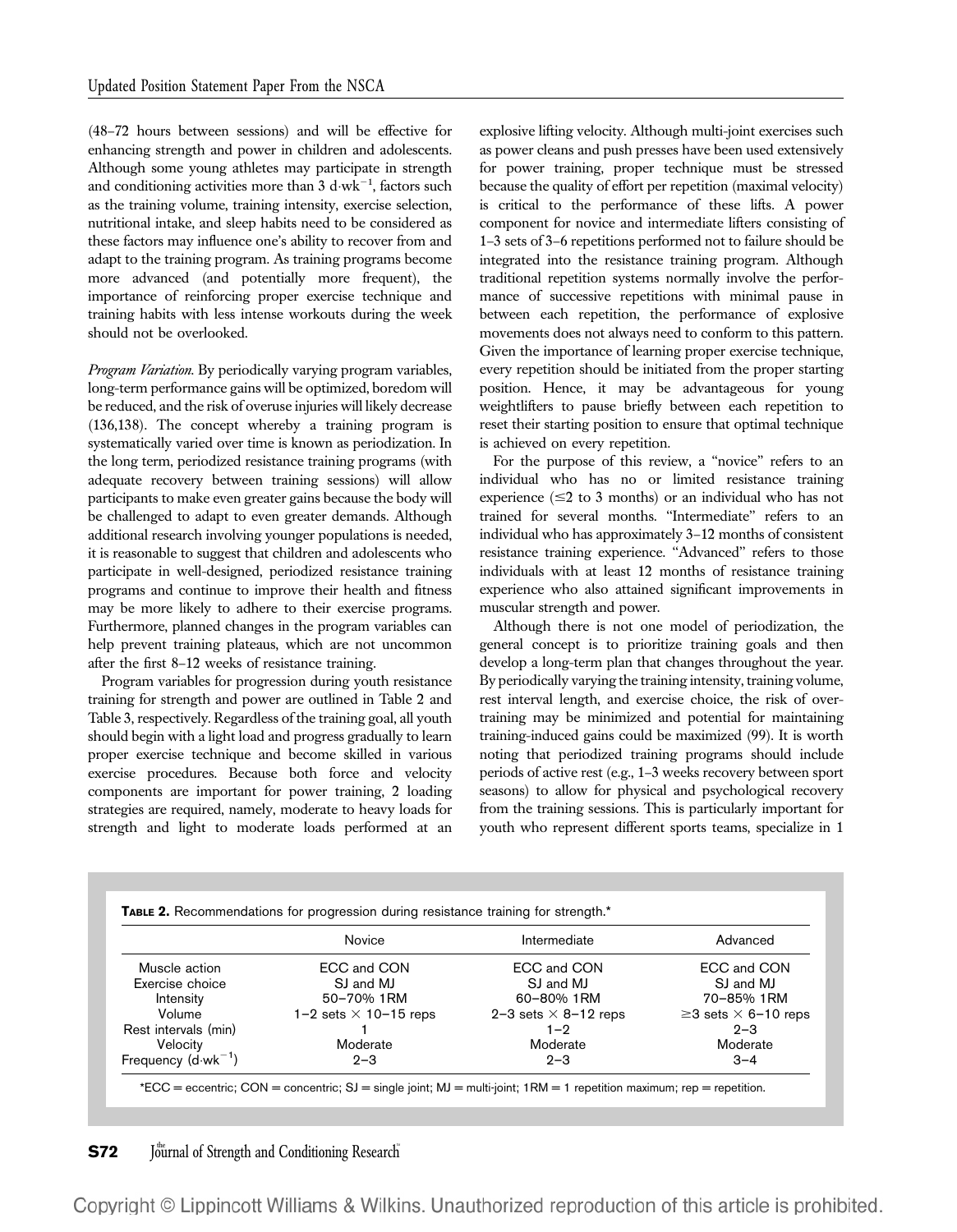|                               | Novice                     | Intermediate               | Advanced                        |
|-------------------------------|----------------------------|----------------------------|---------------------------------|
| Muscle action                 | ECC and CON                | ECC and CON                | ECC and CON                     |
| Exercise choice               | MJ                         | MJ                         | MJ.                             |
| Intensity                     | 30-60% 1RM VEL             | 30-60% 1RM VEL             | 30-60% 1RM VEL                  |
|                               |                            | 60-70% 1RM STR             | 70 to ≥80% 1RM STR              |
| Volume                        | 1–2 sets $\times$ 3–6 reps | 2-3 sets $\times$ 3-6 reps | $\geq$ 3 sets $\times$ 1-6 reps |
| Rest intervals (min)          |                            | $1 - 2$                    | $2 - 3$                         |
| Velocity                      | Moderate/fast              | Fast                       | Fast                            |
| Frequency $(d \cdot wk^{-1})$ | 2                          | $2 - 3$                    | $2 - 3$                         |

 ${}^{\star}$ ECC = eccentric; CON = concentric; MJ = multi-joint; 1RM = 1 repetition maximum; VEL = velocity; STR = strength;  $rep = repetition.$ 

sport year-round, or participate in extracurricular conditioning activities at private training centers. In addition, to promote long-term gains in strength and performance in children and adolescents, training programs should include educational sessions on lifestyle factors and behaviors that are conductive to high performance (129). Of note, the importance of proper nutrition (52), sufficient hydration (44), and adequate sleep (165) should not be overlooked. A detailed review of periodization and lifestyle factors that may influence athletic performance are beyond the scope of this review, but they are available elsewhere (129,136,138).

### **CONCLUSIONS**

Despite outdated concerns regarding the safety or effectiveness of youth resistance training, scientific evidence and clinical impressions indicate that youth resistance training has the potential to offer observable health and fitness value to children and adolescents, provided that appropriate training guidelines are followed and qualified instruction is available. In addition to performance-related benefits, the effects of resistance training on selected health-related measures including bone health, body composition, and sports injury reduction should be recognized by teachers, coaches, parents, and health care providers. These health benefits can be safely obtained by most children and adolescents when prescribed age-appropriate resistance training guidelines.

We now have the information to support the consideration of incorporating resistance training into a health-oriented approach to lifelong physical activity. Important future research goals should be to elucidate the mechanisms responsible for the health-related benefits associated with youth resistance exercise, to establish the combination of program variables that may optimize long-term training adaptations and exercise adherence in children and adolescents, and to explore the potential benefits of resistance training on youth with various medical conditions including obesity, diabetes, cancer, severe burns, and physical limitations, and intellectual disabilities.

#### **REFERENCES**

- 1. Abernethy, L and Bleakley, C. Strategies to prevent injury in adolescent sport: A systematic review. Br J Sports Med 41: 627–638, 2007.
- 2. Adams, K, O'Shea, J, O'Shea, K, and Climstein, M. The effect of six weeks of squat, plyometric and squat-plyometric training on power production. *J Strength Cond Res* 6: 36-41, 1992.
- 3. American Academy of Pediatrics. Intensive training and specialization in young athletes. Pediatrics 106: 154-157, 2000.
- 4. American Academy of Pediatrics. Prevention of pediatric overweight and obesity. Pediatrics 112: 424–430, 2003.
- 5. American Academy of Pediatrics. Strength training by children and adolescents. Pediatrics 121: 835–840, 2008.
- 6. American College of Sports Medicine. ACSM's Guidelines for Exercise Testing and Prescription (7th ed.). Baltimore, MD: Lippincott, Williams & Wilkins, 2007
- 7. American Dietetic Association. Position of the American Dietetic Association: Individual-, family-, school-, and community-based interventions for pediatric overweight. J Am Diet Assoc 106: 925–945, 2006.
- 8. American Orthopaedic Society for Sports Medicine. Proceedings of the Conference on Strength Training and the Prepubescent. Chicago, IL: American Orthopaedic Society for Sports Medicine, 1988.
- 9. Andersen, L, Wedderkopp, N, and Leboeuf-Yde, C. Association between back pain and physical fitness in adolescents. Spine 31: 1740–1744,2006.
- 10. Annesi, J, Faigenbaum, A, Westcott, W, Smith, A, Unruh, J, and Franklin G. Effects of the Youth Fit for Life protocol on physiological, mood, self-appraisal, and voluntary physical activity changes in African American preadolescents: Contrasting afterschool care and physical education formats. Int J Clin Health Psychol 7: 641–659, 2007.
- 11. Annesi, J, Westcott, W, Faigenbaum, A, and Unruh, J. Effects of a 12 week physical activity program delivered by YMCA after-school counselors (Youth Fit for Life) on fitness and self-efficacy changes in 5–12 year old boys and girls. Res Q Exerc Sport 76: 468–476, 2005.
- 12. Australian Strength and Conditioning Association. Resistance training for children and youth: A position stand from the Australian Strength and Conditioning Association. 2007. Available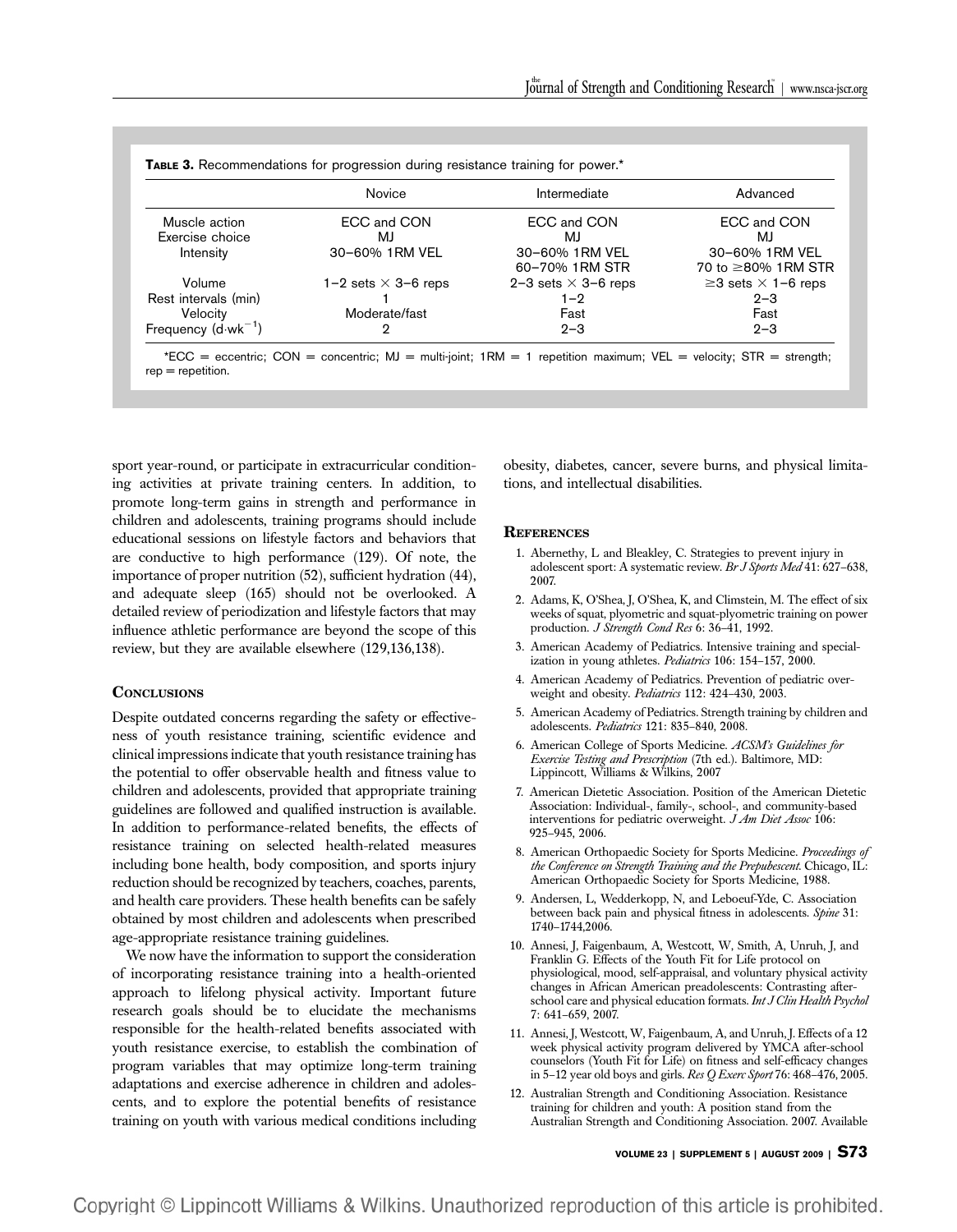at: http://www.strengthandconditioning.org. Accessed April 4, 2008.

- 13. Bailey, R, Olsen, J, Pepper, S, Porszasz, J, Barstow, T, and Cooper, D. The level and tempo of children's physical activities: An observational study. Med Sci Sports Exerc 27: 1033–1041, 1995.
- 14. Baker, D. Differences in strength and power among junior-high, senior-high, college-aged, and elite professional rugby league players. J Strength Cond Res 16: 581-585, 2002.
- 15. Bass, S. The prepubertal years. A uniquely opportune stage of growth when the skeleton is most responsive to exercise? Sports Med 39: 73–78, 2000.
- 16. Bass, S, Pearce, G, Bradney, M, Hendrich, E, Delmas, P, Harding, A, and Seeman, E. Exercise before puberty may confer residual benefits in bone density in adulthood: Studies in active prepubertal and retired female gymnasts. J Bone Mineral Res 13: 500–507, 1998.
- 17. Baumgartner, T and Wood, S. Development of shoulder-girdle strength-endurance in elementary children. Res Q Exerc Sport 55: 169–171, 1984.
- 18. Behm, D, Faigenbaum, A, Falk, B, and Klentrou, P. Canadian Society for Exercise Physiology position paper: Resistance training in children and adolescents. JAppl Physiol Nutr Metab 33: 547-561, 2008.
- 19. Behm, D, Wahl, M, Button, D, Power, K, and Anderson, K. Relationship between hockey skating speed and selected performance measures. J Strength Cond Res 19: 326-331, 2005.
- 20. Bellew, J and Gehrig, L. A comparison of bone mineral density in adolescent female swimmers, soccer players, and weightlifters. Pediatr Phys Ther 18: 19–22, 2006.
- 21. Benson, A, Torade, M, and Fiatarone Singh, M. Muscular strength and cardiorespiratory fitness is associated with higher insulin sensitivity in children and adolescents. Int J Pediatr Obes 1: 222-231, 2006.
- 22. Benson, A, Torade, M, and Fiatarone Singh, M. A rationale and method for high-intensity progressive resistance training with children and adolescents. Contemp Clin Trials 28: 442–450, 2007.
- 23. Benson, A, Torade, M, and Fiatarone Singh, M. Effects of resistance training on metabolic fitness in children and adolescents. Obes Rev 9: 43–66, 2008.
- 24. Benson, A, Torade, M, and Fiatarone Singh, M. The effect of highintensity progressive resistance training on adiposity in children: A randomized controlled trial. Int J Obes 32: 1016–1027, 2008.
- 25. Benton, J. Epiphyseal fractures in sports. Phys Sportsmed 10: 63-71, 1983.
- 26. Blanksby, B and Gregor, J. Anthropometric, strength, and physiological changes in male and female swimmers with progressive resistance training. Aust J Sport Sci 1: 3–6, 1981.
- 27. Blimkie, C. Age- and sex- associated variation in strength during childhood: Anthropometric, morphologic, neurologic, biomechanical, endocrinologic, genetic, and physical activity correlates. In: Perspectives in Exercise Science and Sports Medicine, Vol. 2: Youth, Exercise and Sport. Gisolfi, CV and Lamb, DR, eds. Indianapolis, IN: Benchmark, 1989. pp. 99–163.
- 28. Blimkie, C. Resistance training during pre- and early puberty: Efficacy, trainability, mechanisms and persistence. Can J Sport Sci 17: 264–279, 1992.
- 29. Blimkie, C, Martin, J, Ramsay, D, Sale, D, and MacDougall, D. The effects of detraining and maintenance weight training on strength development in prepubertal boys. Can J Sport Sci 14: 104P, 1989.
- 30. Blimkie, C, Rice, S, Webber, C, Martin, J, and Gordon, C. Effects of resistance training on bone mineral content and density in adolescent females. Can J Physiol Pharmacol 74: 1025-1033, 1996.
- 31. Brady, T, Cahill, B, and Bodnar, L. Weight training related injuries in the high school athlete. Am J Sports Med 10: 1-5, 1982.
- 32. Brenner, J. Overuse injuries, overtraining, and burnout in child and adolescent athletes. Pediatrics 119: 1242–1245, 2007.

**S74** Journal of Strength and Conditioning Research

- 33. British Association of Exercise and Sport Sciences. BASES position statement on guidelines for resistance exercise in young people. J Sports Sci 22: 383–390, 2004.
- 34. Brooks, M, Schiff, M, Koepsell, T, and Rivara, F. Prevalence of preseason conditioning among high school athletes in two spring sports. Med Sci Sports Exerc 39: 241-247, 2007.
- 35. Brown, E and Kimball, R. Medical history associated with adolescent power lifting. Pediatrics 72: 636–644, 1983.
- 36. Brown, M, Mayhew, J, and Boleach, L. Effect of plyometric training on vertical jump performance in high school basketball players. J Sports Med Phys Fitness 26: 1–4, 1986.
- 37. Bulgakova, N, Vorontsov, A, and Fomichenko, T. Improving the technical preparedness of young swimmers by using strength training. Sov Sports Rev 25: 102-104, 1990.
- 38. Byrd, R, Pierce, K, Rielly, L, and Brady, J. Young weightlifters' performance across time. Sports Biomech 2: 133–140, 2003.
- 39. Cahill, B and Griffith, E. Effect of preseason conditioning on the incidence and severity of high school football knee injuries. Am J Sports Med 6: 180-184, 1978.
- 40. Caine, D, Caine, C, and Maffulli, N. Incidence and distribution of pediatric sport-related injuries. Clin J Sports Med 16: 500-513, 2006.
- 41. Caine, D, DiFiori, J, and Maffulli, N. Physeal injuries in children' and youth sports: Reasons for concern? *Br J Sports Med* 40: 749–760, 2006.
- 42. Calfas, K and Taylor, W. Effects of physical activity on psychological variables in adolescents. Pediatr Exerc Sci 6: 406-423, 1994.
- 43. Carbonell, S and Brandi, M. 2006 update on genetic determinants of osteoporosis. J Endocrinol Invest 30: 2–7, 2007.
- 44. Casa, D and Yeargin, S. Avoiding dehydration among young athletes. ACSM Health Fitness J 9: 20–23, 2005.
- 45. Centers for Disease Control and Prevention. Sports-related injuries among high school athletes—United States, 2005–06 school year. MMWR Morb Mortal Wkly Rep 55: 1037–1040, 2006.
- 46. Christou, M, Smilios, I, Sptiropoulos, K, Volaklis, K, Pilianidis, T, and Tokmakidid, S. Effects of resistance training on the physical capacities of adolescent soccer players. J Strength Cond Res 20: 783–791, 2006.
- 47. Chu, D, Faigenbaum, A, and Falkel, J. Progressive Plyometrics for Kids. Monterey, CA: Healthy Learning, 2006.
- 48. Clarkson, P. Case report of exertional rhabdomyolysis in a 12 year old boy. Med Sci Sports Exerc 38: 197–200, 2006.
- 49. Compton, D, Hill, P, and Sinclair, J. Weight- lifters' blackout. Lancet 2: 1234–1237, 1973.
- 50. Conroy, B, Kraemer, W, Maresh, C, Fleck, S, Stone, M, Fry, A, Miller, P, and Dalsky, G. Bone mineral density in elite junior Olympic weightlifters. Med Sci Sports Exerc 25: 1103-1109, 1993.
- 51. Cossor, J, Blanksby, B, and Elliot, B. The influence of plyometric training on the freestyle tumble turn. J Sci Med Sport 2: 106-116, 1999.
- 52. Cotugna, N, Vickery, C, and McBee, S. Sports nutrition for young athletes. J Sch Nurs 21: 323–328, 2005.
- 53. Coutts, A, Murphy, A, and Dascombe, B. Effect of direct supervision of a strength coach on measures of muscular strength and power in young rugby league players. J Strength Cond Res 18: 316–323, 2004.
- 54. Dencker, M, Thorsson, O, Karlsson, M, Linden, C, Eiberg, S, Wollmer, P, and Andersen, L. Daily physical activity related to body fat in children aged 8-11 years. J Pediatr 149: 38-42, 2006.
- 55. DeRenne, C, Hetzler, R, Buxton, B, and Ho, K. Effects of training frequency on strength maintenance in pubescent baseball players. J Strength Cond Res 10: 8–14, 1996.
- 56. Diallo, O, Dore, E, Duche, P, and Van Praagh, E. Effects of plyometric training followed by a reduced training program on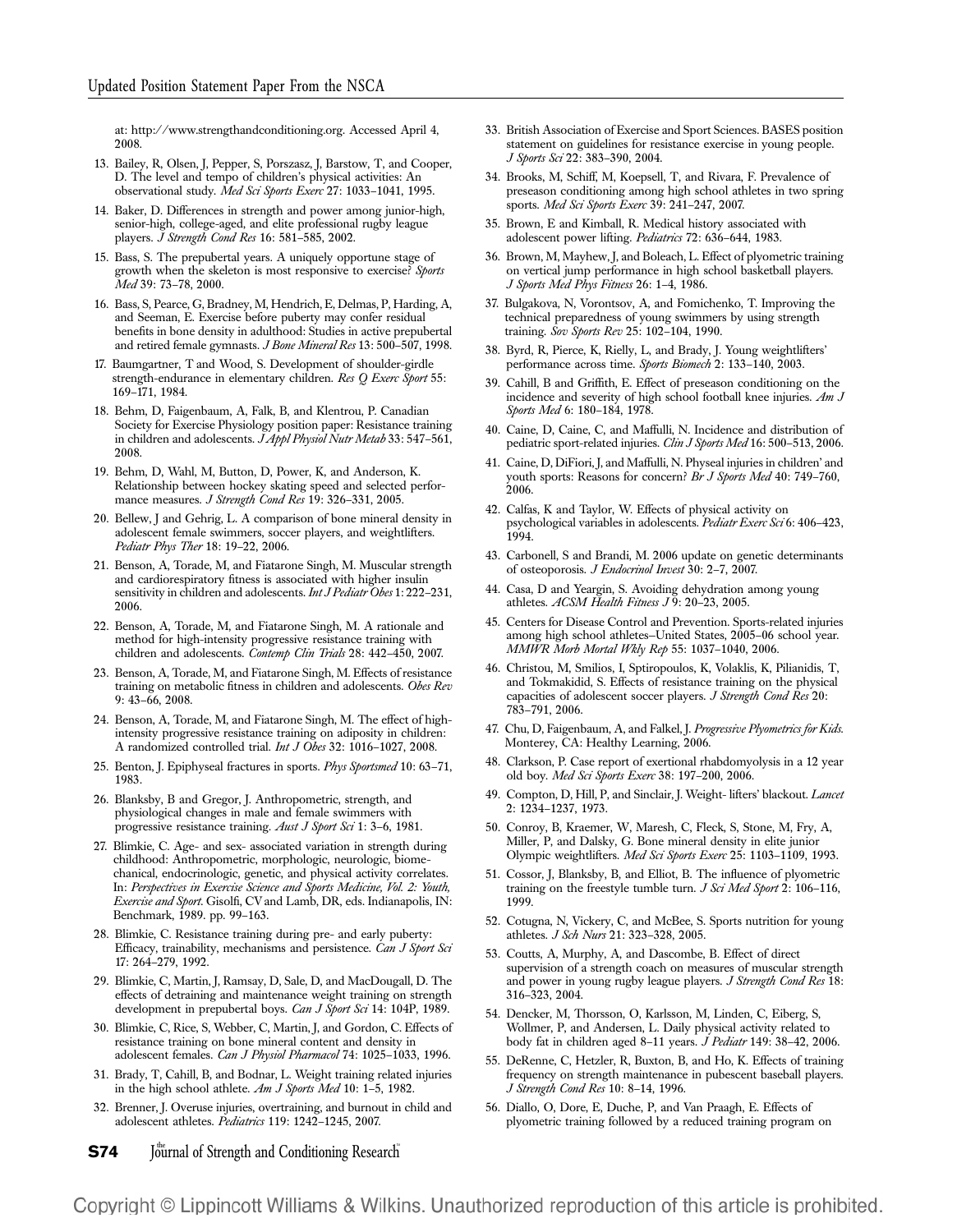physical performance in prepubescent soccer players. J Sports Med Phys Fitness 41: 342–348, 2001.

- 57. Dimitrov, D. Age to begin with weightlifting training. In: Proceedings of the International Weightlifting Symposium. A. Lukacsfalvi and F. Takacs, eds. Budapest, Hungary: International Weightlifting Federation, 1993. pp. 25–30.
- 58. Dishman, R, Motl, R, Saunders, R, Felton, G, Ward, D, Dowda, M, and Pate, R. Enjoyment mediates effects of a school-based physicalactivity intervention. Med Sci Sports Exerc 37: 478-487, 2005.
- 59. Docherty, D, Wenger, H, Collis, M, and Quinney, H. The effects of variable speed resistance training on strength development in prepubertal boys. J Hum Mov Stud 13: 377-382, 1987.
- 60. Dominguez, R. Shoulder pain in age group swimmers. In: Swimming Medicine IV. Erikkson, B and Furberg, B, eds. Baltimore, MD: University Park Press, 1978. pp. 105–109.
- 61. Drawer, F and Fuller, C. Propensity for osteoarthritis and lower limb joint pain in retired professional soccer players. Br J Sports Med 35: 402–408, 2001.
- 62. Ebbeling, C, Pawlak, D, and Ludwig, D. Childhood obesity: Public health crisis, common sense cure. Lancet 360: 473-482, 2002.
- 63. Emery, C, Cassidy, J, Klassen, T, Rosychuk, R, and Rowe, B. Effectiveness of a home-based balance training program in reducing sports-related injuries among healthy adolescents: A cluster randomized controlled trial. CMAJ 172: 749–754, 2005.
- 64. Emery, C, Meeuwisse, W, and McAllister, J. Survey of sport participation and sport injury risk in Calgary and area high schools. Clin J Sport Med 16: 20-26, 2006.
- 65. Emery, C, Rose, M, McAllister, J, and Meeuwisse, W. A prevention strategy to reduce the incidence of injury in high school basketball: A cluster randomized controlled trial. Clin J Sports Med 17: 17-24.
- 66. Faigenbaum, A. Strength training for children and adolescents. Clin Sports Med 19: 593–619, 2000.
- 67. Faigenbaum, A. Resistance training for children and adolescents: Are there health outcomes? Am J Lifestyle Med 1: 190-200, 2007.
- 68. Faigenbaum, A, Bellucci, M, Bernieri, A, Bakker, B, and Hoorens, K. Acute effects of different warm-up protocols on fitness performance in children. J Strength Cond Res 19: 376-381, 2005.
- 69. Faigenbaum, A, Farrell, A, and Radler, T. ''Plyo Play'': A novel program of short bouts of moderate and high intensity exercise improves physical fitness in elementary school children. Phys Educ 66: 37–44, 2009.
- 70. Faigenbaum, A, Glover, S, O'Connell, J, LaRosa Loud, R, and Westcott, W. The effects of different resistance training protocols on upper body strength and endurance development in children. J Strength Cond Res 15: 459–465, 2001.
- 71. Faigenbaum, A, Kang, J, McFarland, J, Bloom, J, Magnatta, J, Ratamess, N, and Hoffman, J. Acute effects of different warm-up protocols on anaerobic performance in teenage athletes. Pediatr Exerc Sci 17: 64–75, 2006.
- 72. Faigenbaum, A, Kraemer, W, Cahill, B, Chandler, J. Dziados, J, Elfrink, L, Forman, E, Gaudiose, M, Micheli, L, Nitka, M, and Roberts, S.M, and Roberts, S. Youth resistance training: Position statement paper and literature review. Strength Cond J 18: 62-75, 1996.
- 73. Faigenbaum, A and McFarland, J. Guidelines for implementing a dynamic warm-up for physical education. J Phys Educ Rec Dance 78: 25–28, 2007.
- 74. Faigenbaum, A, McFarland, J, Johnson, L, Kang, J, Bloom, J, Ratamess, N, and Hoffman, J. Preliminary evaluation of an afterschool resistance training program. Percept Mot Skills 104: 407-415, 2007.
- 75. Faigenbaum, A, McFarland, J, Keiper, F, Tevlin, W, Kang, J, Ratamess, N, and Hoffman, J. Effects of a short term plyometric and resistance training program on fitness performance in boys age 12 to 15 years. J Sports Sci Med 6: 519–525, 2007.
- 76. Faigenbaum, A, McFarland, J, Schwerdtman, J, Ratamess, N, Kang, N, and Hoffman, J. Dynamic warm-up protocols, with and without a weighted vest, and fitness performance in high school female athletes. J Athl Train 41: 357-363, 2006.
- 77. Faigenbaum, A and Mediate, P. The effects of medicine ball training on physical fitness in high school physical education students. Phys Educ 63: 160-167, 2006.
- 78. Faigenbaum, A, Milliken, L, Cloutier, C, and Westcott, W. Perceived exertion during resistance exercise in children. Percept Mot Skills 98: 627–637, 2004.
- 79. Faigenbaum, A, Milliken, L, LaRosa Loud, R, Burak, B, Doherty, C, and Westcott, W. Comparison of 1 day and 2 days per week of strength training in children. Res Q Exerc Sport 73: 416–424, 2002.
- 80. Faigenbaum, A, Milliken, L, Moulton, L, and Westcott, W. Early muscular fitness adaptations in children in response to two different resistance training regimens. Pediatr Exerc Sci 17: 237–248, 2005.
- 81. Faigenbaum, A, Milliken, L, and Westcott, W. Maximal strength testing in children. J Strength Cond Res 17: 162–166, 2003.
- 82. Faigenbaum, A, Ratamess, N, McFarland, J, Kaczmarek, J, Coraggio, M, Kang, J, and Hoffman, J. Effect of rest interval length on bench press performance in boys, teens and men. Pediatr Exerc Sci 20: 457–469, 2008.
- 83. Faigenbaum, A and Westcott, W. Resistance training for obese children and adolescents. President's Council on Physical Fitness and Sport Res Digest 8: 1–8, 2007.
- 84. Faigenbaum, A and Westcott, W. Youth Strength Training for Health, Fitness and Sport. Champaign, IL: Human Kinetics, 2009.
- 85. Faigenbaum, A, Westcott, W, Long, C, Loud, R, Delmonico, M, and Micheli, L. Relationship between repetitions and selected percentages of the one repetition maximum in children. Pediatr Phys Ther 10: 110–113, 1998.
- 86. Faigenbaum, A, Westcott, W, Loud, R, and Long, C. The effects of different resistance training protocols on muscular strength and endurance development in children. Pediatrics 104: e5, 1999.
- 87. Faigenbaum, A, Westcott, W, Micheli, L, Outerbridge, A, Long, C, LaRosa-Loud, R, and Zaichkowsky, L. The effects of strength training and detraining on children. J Strength Cond Res 10: 109-114, 1996.
- 88. Faigenbaum, A, Zaichkowsky, L, Westcott, W, Micheli, L, and Fehlandt, A. The effects of a twice per week strength training program on children. Pediatr Exerc Sci 5: 339-346, 1993.
- 89. Faigenbaum, A, Zaichkowsky, L, Westcott, W, Micheli, L, Outerbridge, A, Long, C, and LaRosa-Loud, R. Psychological effects of strength training on children. J Sport Behav 20: 164-175, 1997.
- 90. Falk, B and Dotan, R. Child-adult differences in the recovery from high intensity exercise. Exerc Sport Sci Rev 34: 107-112, 2006.
- 91. Falk, B and Eliakim, A. Resistance training, skeletal muscle and growth. Pediatr Endocrinol Rev 1: 120–127, 2003.
- 92. Falk, B and Mor, G. The effects of resistance and martial arts training in 6- to 8-year-old boys. Pediatr Exerc Sci 8: 48-56, 1996.
- 93. Falk, B, Sadres, E, Constantini, N, Zigel, L, Lidor, R, and Eliakim, A. The association between adiposity and the response to resistance training among pre- and early-pubertal boys. J Pediatr Endocrinol Metab 15: 597–606, 2002.
- 94. Falk, B and Tenenbaum, G. The effectiveness of resistance training in children. A meta-analysis. Sports Med 22: 176–186, 1996.
- 95. Fatouros, I, Jamurtas, A, Leontsini, D, Kyriakos, T, Aggelousis, N, Kostopoulos, N, and Buckenmeyer, P. Evaluation of plyometric exercise training, weight training, and their combination on vertical jump performance and leg strength. J Strength Cond Res 14: 470-476, 2000.
- 96. Flanagan, S, Laubach, L, DeMarco, G, Alvarez, C, Borchers, S, Dressman, E, Gorka, C, Lauer, M, McKelvy, A, Metzler, M, Poeppelman, J, Redmond, C, Riggenbach, M, Tichar, S, Wallis, K,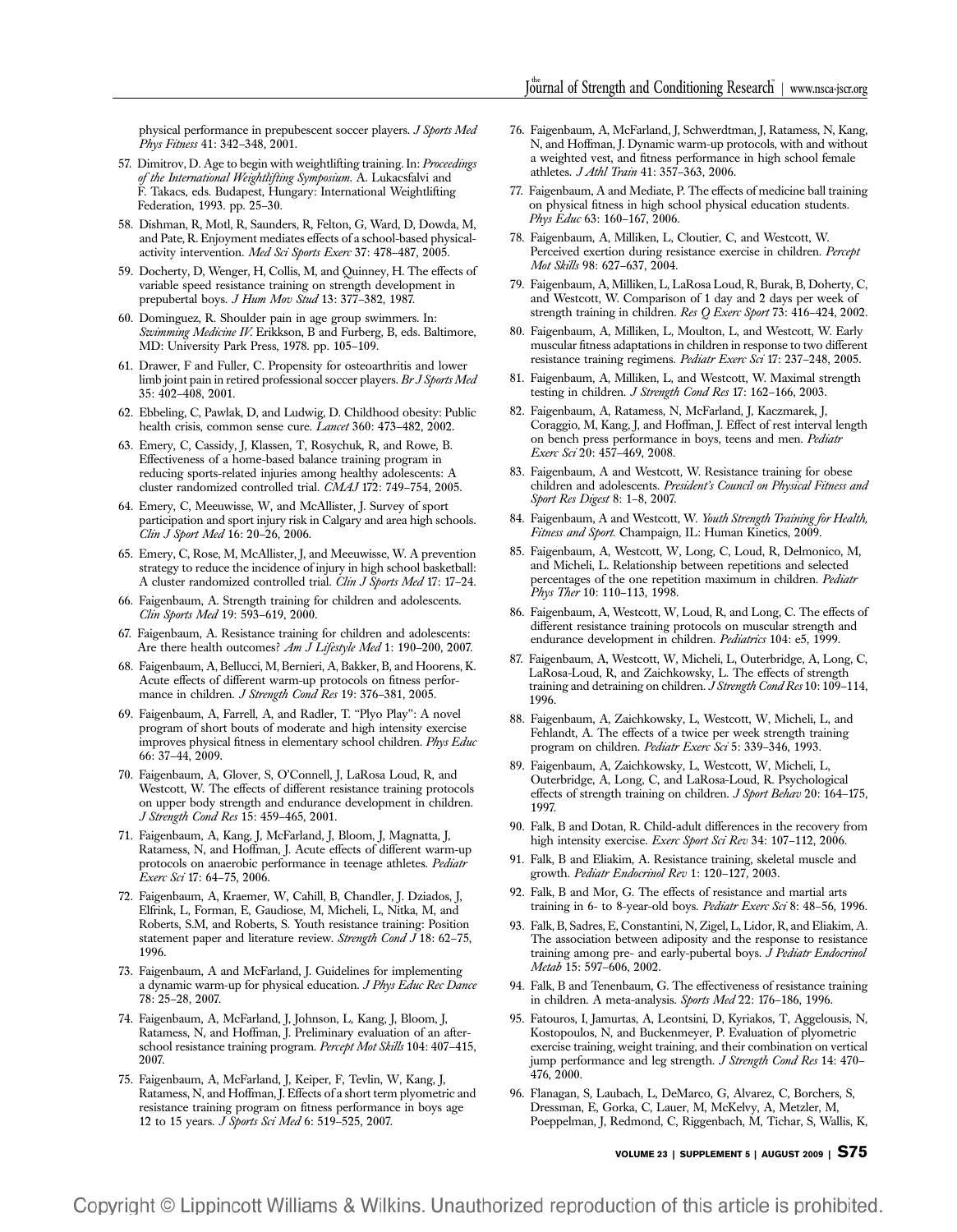and Weseli, D. Effects of two different strength training modes on motor performance in children. Res Q Exerc Sport 73: 340-344, 2002.

- 97. Fleck, S and Kraemer, W. Designing Resistance Training Programs (3rd ed.). Champaign, IL: Human Kinetics, 2004.
- 98. Fripp, R and Hodgson, J. Effect of resistive training on plasma lipid and lipoprotein levels in male adolescents. J Pediatr 111: 926-931, 1987.
- 99. Fry, A and Kraemer, W. Resistance exercise overtraining and overreaching. Sports Med 23: 106–129, 1997.
- 100. Fukunga, T, Funato, K, and Ikegawa, S. The effects of resistance training on muscle area and strength in prepubescent age. Ann Physiol Anthropol 11: 357–364, 1992.
- 101. Funato, K, Fukunaga, T, Asami, T, and Ikeda, S. Strength training for prepubescent boys and girls. In: Proceedings of the Department of Sports Science. Tokyo, Japan: University of Tokyo, 1987. pp. 9-19.
- 102. George, D, Stakiw, K, and Wright C. Fatal accident with weightlifting equipment: Implications for safety standards. Can Med Assoc J 140: 925–926, 1989.
- 103. Gillis, L, Kennedy, L, and Bar-Or, O. Overweight children reduce their activity levels earlier in life than healthy weight children. Clin J Sports Med 16: 51–55, 2006.
- 104. Golan, R, Falk, B, Hoffman, J, Hochberg, Z, Ben-Sira, D, and Barak, Y. Resistance training for children and adolescents. Position Statement by the International Federation of Sports Medicine (FIMS). In: Sports and Children. Chan, K and Micheli, L, eds. Hong Kong: Lippincott Williams & Wilkins, 1998. pp. 265–270.
- 105. Gonzales-Badillo, J, Gorostiaga, E, Arellano, R, and Izquierdo, M. Moderate resistance training volume produces more favorable strength gains than high or low volumes during a short-term training cycle. J Strength Cond Res 19: 689-697, 2005.
- 106. Goran, M, Reynolds, K, and Lindquist, C. Role of physical activity in the prevention of obesity in children. Int J Obes 23: S18–S33, 1999.
- 107. Gould, J and DeJong, A. Injuries to children involving home exercise equipment. Arch Pediatr Adolesc Med 148: 1107-1109, 1994.
- 108. Gumbs, V, Segal, D, Halligan, J, and Lower, G. Bilateral distal radius and ulnar fractures in adolescent weight lifters. Am J Sports Med 10: 375–379, 1982.
- 109. Grimmer, K, Jones, D, and Williams, J. Prevalence of adolescence injury from recreational exercise: An Australian perspective. J Adolesc Health 27: 266–272, 2000.
- 110. Gustavsson, A, Olsson, T, and Nordstrom, P. Rapid loss of bone mineral density of the femoral neck after cessation of ice hockey training: A 6 year longitudinal study in males. J Bone Miner Res 18: 1964–1969, 2003.
- 111. Guy, J and Micheli, L. Strength training for children and adolescents. J Am Acad Ortho Surg 9: 29-36, 2001.
- 112. Hagberg, J, Ehsani, A, Goldring, D, Hernandez, A, Sinacore, D, and Holloszy, J. Effect of weight training on blood pressure and hemodynamics in hypertensive adolescents. J Pediatrics 104: 147–151, 1984.
- 113. Häkkinen, K, Mero, A, and Kavhanen, H. Specificity of endurance, sprint, and strength training on physical performance capacity in young athletes. J Sports Med Phys Fitness 29: 27-35, 1989.
- 114. Hamill, B. Relative safety of weight lifting and weight training. J Strength Cond Res 8: 53–57, 1994.
- 115. Heidt, R, Swetterman, L, Carlonas, R, Traub, J, and Tekulve, F. Avoidance of soccer injuries with preseason conditioning. Am J Sports Med 28: 659–662, 2000.
- 116. Hejna, W, Rosenberg, A, Buturusis, D, and Krieger, A. The prevention of sports injuries in high school students through strength training. Nat Strength Cond Assoc J 4: 28-31, 1982.
- 117. Hetherington, M. Effect of isometric training on the elbow flexion force torque of grade five boys. Res  $Q$  47: 41-47, 1976.

**S76** Journal of Strength and Conditioning Research

- 118. Hetzler, R, DeRenne, C, Buxton, B, Ho, K, Chai, D, and Seichi, G. Effects of 12 weeks of strength training on anaerobic power in prepubescent male athletes. J Strength Cond Res 11: 174–181, 1997.
- 119. Hewett, T, Myer, G, and Ford, K. Reducing knee and anterior cruciate ligament injuries among female athletes. J Knee Surg 18: 82–88, 2005.
- 120. Hewett, T, Riccobene, J, Lindenfeld, T, and Noyes, F. The effects of neuromuscular training on the incidence of knee injury in female athletes: A prospective study. Am J Sports Med 27: 699–706, 1999.
- 121. Hind, K and Borrows, M. Weight-bearing exercise and bone mineral accrual in children and adolescents: A review of controlled trials. Bone 51: 81–101, 2007.
- 122. Hoffman, J, Faigenbaum, A, Ratamess, N, Ross, R, Kang, J, and Tenenbaum, G. Nutritional supplementation and anabolic steroid use in adolescents. Med Sci Sports Exerc 40: 15-24, 2008.
- 123. Holloway, J, Beuter, A, and Duda, J. Self-efficacy and training in adolescent girls. J Appl Soc Psychol 18: 699-719, 1988.
- 124. Horvat, M, Franklin, C, and Born, D. Predicting strength in high school women athletes. J Strength Cond Res 21: 1018-1022, 2007.
- 125. Ingle, L, Sleap, M, and Tolfrey, K. The effect of a complex training and detraining programme on selected strength and power variables in early prepubertal boys. J Sports Sci 24: 987-997, 2006.
- 126. Institute of Medicine of the National Academies. Preventing Childhood Obesity. Health in the Balance. Washington, DC: The National Academies Press, 2005. pp. 21–53.
- 127. International Health, Racquet and Sportsclub Association. 2006 Profiles of Success. Boston, MA: International Health, Racquet and Sportsclub Association, 2006.
- 128. Jenkins, N and Mintowt-Czyz, W. Bilateral fracture separations of the distal radial epiphyses during weight-lifting. Br J Sports Med 20: 72–73, 1986.
- 129. Jeffreys, I. Coaches Guide to Enhancing Recovery in Athletes: A Multidimensional Approach to Developing the Performance Lifestyle. Monterey, CA: Healthy Learning, 2008.
- 130. Jeffreys, I. Quadrennial planning for the high school athlete. Strength Cond J 30: 74–83, 2008.
- 131. Jeffries, L, Milanese, S, and Grimmer-Somers, K. Epidemiology of adolescent spinal pain. Spine 23: 2630–2637, 2007.
- 132. Jones, C, Christensen, C, and Young, M. Weight training injury trends. Phys Sports Med 28: 61-72, 2000.
- 133. Knudson, D. Current issues in flexibility fitness. President's Council on Physical Fitness and Sports Res Digest 3: 1–6, 2000.
- 134. Kotzamanidis, C. Effect of plyometric training on running performance and vertical jumping in prepubertal boys. J Strength Cond Res 20: 441–445, 2006.
- 135. Kraemer, W. Endocrine response to resistance exercise. Med Sci Sports Exerc 20(Suppl.): S152–157, 1988.
- 136. Kraemer, W, Adams, K, Cafarelli, E, Dudley, G, Dooly, C, Feigenbaum, M, Fleck, S, Franklin, B, Fry, A, Hoffman, J, Newton, R, Potteiger, J, Stone, M, Ratamess, N, and Triplett-McBride, T. Progression models in resistance training for healthy adults. *Med Sci* Sports Exerc 34: 364–380, 2002.
- 137. Kraemer, W and Fleck, S. Strength Training for Young Athletes (2nd ed.). Champaign, IL: Human Kinetics, 2005.
- 138. Kraemer, W and Fleck, S. Optimizing Strength Training: Designing Nonlinear Periodized Workouts. Champaign, IL: Human Kinetics, 2007.
- 139. Kraemer, W, Fry, A, Frykman, P, Conroy, B, and Hoffman, J. Resistance training and youth. Pediatr Exerc Sci 1: 336-350, 1989.
- 140. Kraemer, W, Fry, A, Ratamess, N, and French, D. Strength testing: Development and evaluation of methodology. In: Physiological Assessment of Human Fitness (2nd ed.). Maud, P, and Foster, C, eds. Champaign, IL: Human Kinetics, 2006. pp. 119–150.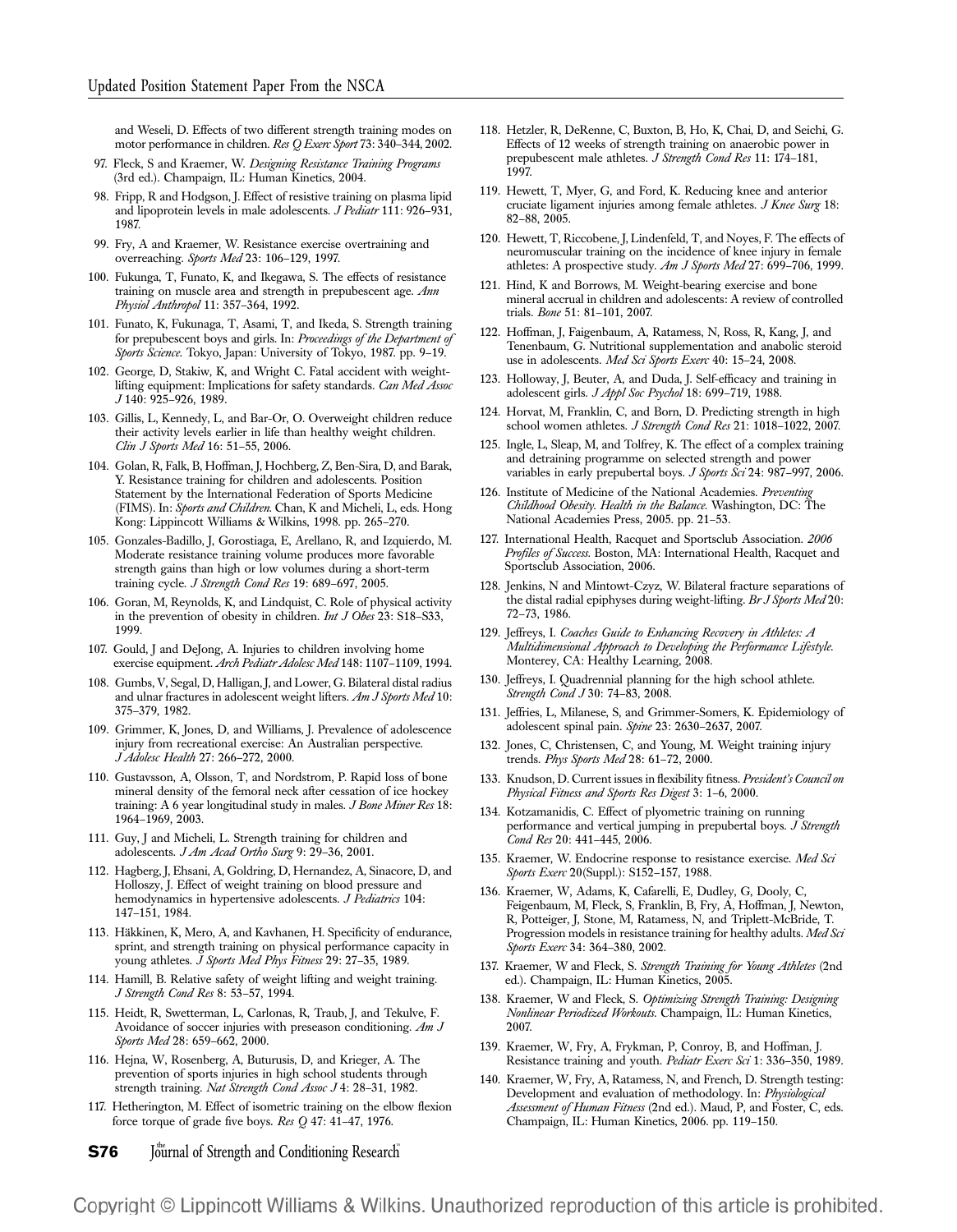- 141. Kraemer, W and Ratamess, N. Fundamentals of resistance training: Progression and exercise prescription. Med Sci Sports Exerc 36: 674– 688, 2004.
- 142. Kravitz, L, Akalan, C, Nowicki, K, and Kinzey, S. Prediction of 1 repetition maximum in high school power lifters. J Strength Cond Res 17: 167–172, 2003.
- 143. Lephart, S, Abt, J, Ferris, C, Sell, T, Nagai, T, Myers, J, and Irrgang, J. Neuromuscular and biomechanical characteristic changes in high school athletes: A plyometric versus basic resistance program. Br J Sports Med 39: 932-938, 2005.
- 144. Lillegard, W, Brown, E, Wilson, D, Henderson, R, and Lewis, E. Efficacy of strength training in prepubescent to early postpubescent males and females: Effects of gender and maturity. Pediatr Rehabil 1: 147–157, 1997.
- 145. MacKelvie, K, Petit, M, Khan, K, Beck, T, and McKay, H. Bone mass and structure and enhanced following a 2-year randomized controlled trial of exercise in prepubertal boys. Bone 34: 755-764, 2004.
- 146. Malina, R. Tracking of physical activity across the lifespan. President's Council on Physical Fitness and Sports Res Digest 3: 1–8, 2001.
- 147. Malina, R. Weight training in youth-growth, maturation and safety: An evidenced based review. Clin J Sports Med 16: 478-487, 2006.
- 148. Malina, R, Bouchard, C, and Bar-Or, O. Growth, Maturation and Physical Activity (2nd ed.). Champaign, IL: Human Kinetics, 2004. pp. 215–233.
- 149. Mandelbaum, B, Silvers, H, Watanabe, D, Knarr, J, Thomas, S, Griffin, L, Kirkendall, D, and Garrett, W. Effectiveness of a neuromuscular and proprioceptive training program in preventing anterior cruciate ligament injuries in female athletes. Am J Sports Med 33: 1003–1010, 2005.
- 150. Marginson, V, Rowlands, A, Gleeson, N, and Eston, R. Comparison of the symptoms of exercise-induced muscle damage after and initial and repeated bout of plyometric exercise in men and boys. J Appl Physiol 99: 1174–1181, 2005.
- 151. Matavulj, D, Kukolj, M, Ugarkovic, J, Tihanyi, J, and Jaric, S. Effects of plyometric training on jumping performance in junior basketball players. J Sports Med Phys Fitness 41: 159–164, 2001.
- 152. Mayhew, J, Kerksick, C, Lentz, D, Ware, J, and Mayhew, D. Using repetitions to predict one-repetition maximum bench press in male high school athletes. Pediatr Exerc Sci 16: 265-276, 2004.
- 153. Mayhew, J, McCormick, T, Piper, F, Kurth, A, and Arnold, M. Relationships of body dimensions to strength performance in novice adolescent male powerlifters. Pediatr Exerc Sci 5: 347–356, 1993.
- 154. McKay, H, Maclean, L, Petit, M, Mackelvie-O'Brien, K, Janssen, P, Beck, T, and Khan, K. ''Bounce at the Bell'': a novel program of short bouts of exercise improves proximal femur bone mass in early pubertal children. Br J Sports Med 39: 521-526, 2005.
- 155. McNeal, J and Sands, W. Acute static stretching reduces lower extremity power in trained children. Pediatr Exerc Sci 15: 139-145, 2003.
- 156. Mediate, P and Faigenbaum, A. Medicine Ball for All Kids. Monterey, CA: Healthy Learning, 2007.
- 157. Melnick, M and Mookerjee, S. Effects of advanced weight training on body cathexis and self-esteem. Percept Mot Skills 72: 1335–1345, 1991.
- 158. Mersch, F and Stoboy, H. Strength training and muscle hypertrophy in children. In: Children and Exercise XIII. Oseid, S and Carlsen, K, eds. Champaign, IL: Human Kinetics Books, 1989. pp. 165–182.
- 159. Micheli, L. Overuse injuries in children sports: The growth factor. Orthop Clin N Am 14: 337–349, 1983.
- 160. Micheli, L. Strength training in the young athlete. In: Competitive Sports for Children and Youth. Brown, E and Branta, C eds. Champaign, IL: Human Kinetics Books, 1988. pp. 99–105.
- 161. Micheli, L. Preventing injuries in sports: What the team physician needs to know. In: F.I.M.S. Team Physician Manual (2nd ed.). Chan, K, Micheli, L, Smith, A, Rolf, C, Bachl, N, Frontera, W, and Alenabi, T, eds. Hong Kong: CD Concept, 2006. pp. 555–572.
- 162. Micheli, L, Glassman, R, and Klein, M. The prevention of sports injuries in youth. Clin Sports Med 19: 821-834, 2000.
- 163. Micheli, L and Purcell, L. The Adolescent Athlete: A Practical Approach. New York, NY: Springer, 2007.
- 164. Milliken, L, Faigenbaum, A, LaRosa-Loud, R, and Westcott, W. Correlates of upper and lower body muscular strength in children. J Strength Cond Res 22: 1339–1346, 2008.
- 165 Millman, R. Excessive sleepiness in adolescents and young adults: Causes, consequences, and treatment strategies. Pediatrics 115: 1774–1786, 2005.
- 166. Morris, F, Naughton, G, Gibbs, J, Carlson, J, and Wark, J. Prospective ten-month exercise intervention in premenarcheal girls: Positive effects on bone and lean mass. *J Bone Miner Res* 12: 1453–1462, 1997.
- 167. Mountjoy, M, Armstrong, N, Bizzini, L, Blimkie, C, Evans, J, Gerrard, D, Hangen, J, Knoll, K, Micheli, L, Sangenis, P, and Van Mechelen, W. IOC Consensus Statement: ''Training the elite young athlete." Clin J Sport Med 18: 122-123, 2008.
- 168. Myer, G, Ford, K, Palumbo, J, and Hewitt, T. Neuromuscular training improves performance and lower extremity biomechanics in female athletes. J Strength Cond Res 19: 51–60, 2005.
- 169. National Association for Sport and Physical Education. Physical Education for Lifelong Fitness (2nd ed.). Champaign, IL: Human Kinetics, 2005. pp. 3–11.
- 170. National Strength and Conditioning Association. Position paper on prepubescent strength training. Nat Strength Cond Assoc J 7: 27-31, 1985.
- 171. Nattiv, A, Loucks, A, Manore, M, Sanborn, C, Sundgot-Borgen, J, and Warren, M. American College of Sports Medicine position stand: The female athlete triad. Med Sci Sports Exerc 39: 1867-1882, 2007.
- 172. Nau, K, Katch, V, Beekman, R, and Dick, M. Acute intraarterial blood pressure response to bench press weight lifting in children. Pediatr Exerc Sci 2: 37–45, 1990.
- 173. Nichols, D, Sanborn, C, and Love, A. Resistance training and bone mineral density in adolescent females. J Pediatr 139: 473–475, 2001.
- 174. Nielsen, B, Nielsen, K, Behrendt-Hansen, M, and Asmussen, E. Training of ''functional muscular strength'' in girls 7–19 years old. In: Children and Exercise IX. Berg, K and Eriksson, B eds. Baltimore, MD: University Park Press, 1980. pp. 69–77.
- 175. Ogden, C, Carrol, L, McDowell, M, Tabak, C, and Flegal, K. Prevalence of overweight and obesity in the United States, 1999– 2004. J Am Med Assoc 295: 1549–1555, 2006.
- 176. Olsen, O, Myklebust, G, Engebretsen L, Holme, I, and Bahr, R. Exercises to prevent lower limb injuries in youth sports: Cluster randomized controlled trial. Br Med J 330: 449, 2005.
- 177. Outerbridge, A and Micheli, L. Overuse injuries in the young athlete. Clin Sports Med 14: 503–516, 1995.
- 178. Ozmun, J, Mikesky, A, and Surburg, P. Neuromuscular adaptations following prepubescent strength training. Med Sci Sports Exerc 26: 510–514, 1994.
- 179. Payne, V, Morrow, J, Johnson, L, and Dalton, S. Resistance training in children and youth: A meta-analysis. Res Q Exerc Sport 68: 80–88, 1997.
- 180. Pfeiffer, R and Francis, R. Effects of strength training on muscle development in prepubescent, pubescent and postpubescent males. Phys Sportsmed 14: 134–143, 1986.
- 181. Pfeiffer, R, Shea, K, Roberts, D, Grandstrand, S, and Bond, L. Lack of effect of a knee ligament injury prevention program on the incidence of noncontact anterior cruciate ligament injury. J Bone Joint Surg 88A: 1769–1774, 2006.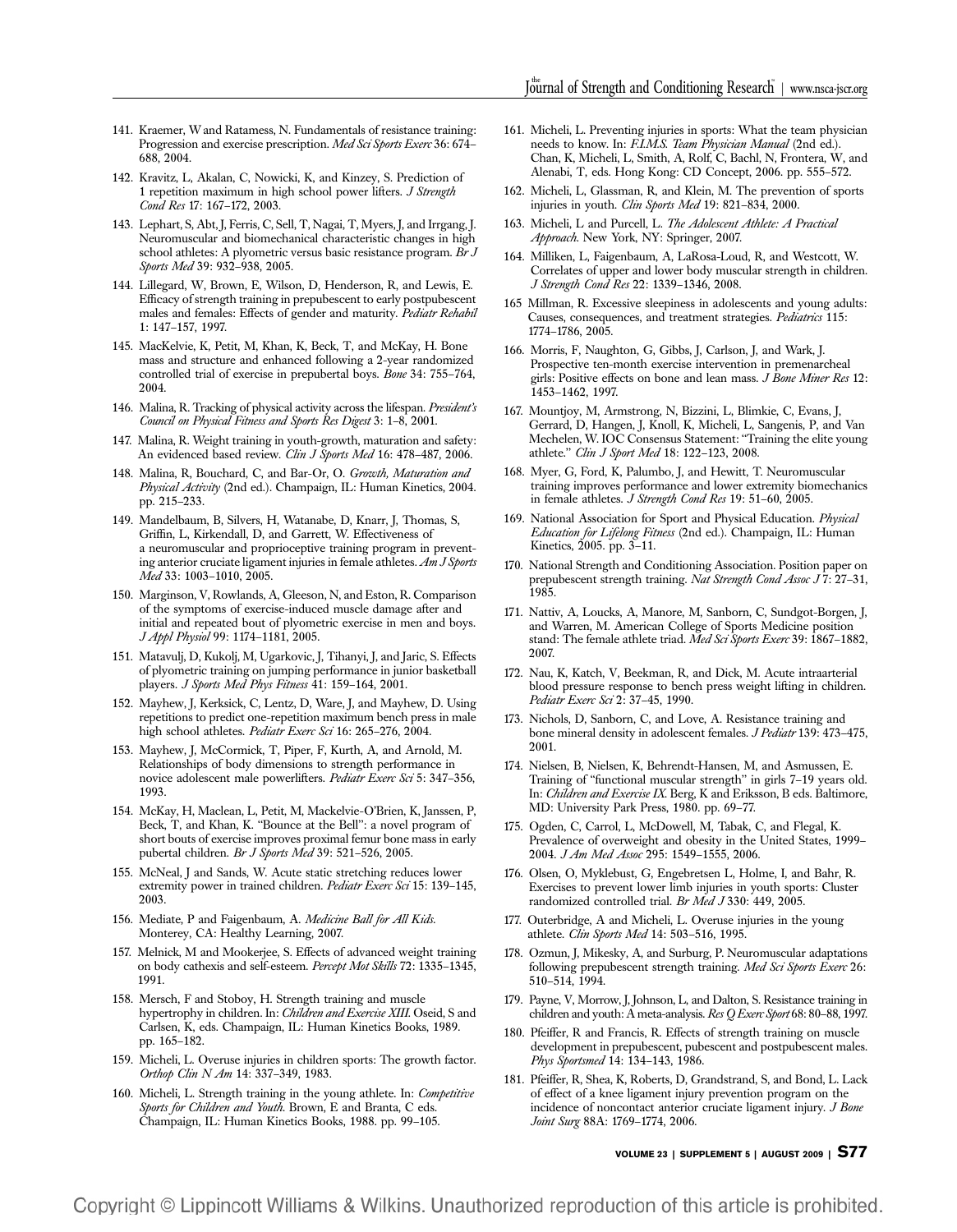- 182. Pierce, K, Byrd, R, and Stone, M. Youth weightlifting—Is it safe? Weightlifting USA 17: 5, 1999.
- 183. Pikosky, M, Faigenbaum, A, Westcott, W, and Rodriquez, N. Effects of resistance training on protein utilization in healthy children. Med Sci Sports Exerc 34: 820–827, 2002.
- 184. Plumert, J and Schwebel, D. Social and temperamental influences on children's overestimation of their physical abilities: Links to accidental injuries. J Exp Child Psychol 67: 317-337, 1997.
- 185. Prodromos, C, Han, Y, Rogowski, J, Joyce, B, and Shi, K. A metaanalysis of the incidence of anterior cruciate ligament tears as a function of gender, sport, and knee injury-reduction regimen. Arthroscopy 23: 1320–1325, 2007.
- 186. Ramsay, J, Blimkie, C, Smith, K, Garner, S, Macdougall, J, and Sale, D. Strength training effects in prepubescent boys. Med Sci Sports Exerc 22: 605–614, 1990.
- 187. Rians, C, Weltman, A, Cahill, B, Janney, CA, Tippet, S, and Katch, F. Strength training for prepubescent males: Is it safe? Am J Sports Med 15: 483–489, 1987.
- 188. Ridgers, N, Fazey, D, and Fairclough, S. Perceptions of athletic competence and fear of negative evaluation during physical education. Br J Educ Psychol 77: 339–349, 2007.
- 189. Risser, W. Weight-training injuries in children and adolescents. Am Fam Phys 44: 2104–2110, 1991.
- 190. Risser, W, Risser, J, and Preston, D. Weight-training injuries in adolescents. Am J Dis Child 144: 1015-1017, 1990.
- 191. Robbins, D. Postactivation potentiation and its practical application: A brief review. J Strength Cond Res 19: 453-458, 2005.
- 192. Roberts, S, Ciapponi, T, and Lytle, R. Strength Training for Children and Adolescents. Reston, VA: National Association for Sports and Physical Education, 2008.
- 193. Robertson, R, Goss, F, Aaron, D, Gairola, A, Lowallis, R, Liu, Y, Randall, C, Tessmer, K, Schnorr, T, Schroeder, A, and White, B. One repetition maximum prediction models for children using the OMNI RPE scale. J Strength Cond Res 22: 196–201, 2008.
- 194. Rowe, P. Cartilage fracture due to weight lifting. Br J Sports Med 13: 130–131, 1979.
- 195. Rowland, T. Children's Exercise Physiology (2nd ed.). Champaign, IL: Human Kinetics, 2005. pp. 181–195.
- 196. Rowland, T. Promoting physical activity for children's health. Sports Med 37: 929–936, 2007.
- 197. Ryan, J and Salciccioli, G. Fractures of the distal radial epiphysis in adolescent weight lifters. Am J Sports Med 4: 26-27, 1976.
- 198. Sadres, E, Eliakim, A, Constantini, N, Lidor, R, and Falk, B. The effect of long-term resistance training on anthropometric measures, muscle strength, and self-concept in pre-pubertal boys. Pediatr Exerc Sci 13: 357–372, 2001.
- 199. Sailors, M and Berg, K. Comparison of responses to weight training in pubescent boys and men. J Sports Med 27: 30-37, 1987.
- 200. Sale, D. Strength training in children. In: Perspectives in Exercise Science and Sports Medicine. G. Gisolfi and D Lamb, eds. Indianapolis, IN: Benchmark Press, 1989. pp. 165–216.
- 201. Sale, D. Postactivation potentiation: Role in human performance. Exerc Sport Sci Rev 30: 138–143, 2002.
- 202. Santos, E and Janeira, M. Effects of complex training on explosive strength in adolescent male basketball players. J Strength Cond Res 22: 903–909, 2008.
- 203. Schwingshandl, J, Sudi, K, Eibi, B, Wallner, S, and Borkenstein, M. Effect of an individualized training programme during weight reduction on body composition: A randomized trial. Arch Dis Child 81: 426–428, 1999.
- 204. Servedio, F, Bartels, R, Hamlin, R, Teske, D, Shaffer, T, and Servedio, A. The effects of weight training, using Olympic style lifts, on various physiological variables in pre-pubescent boys. Med Sci Sports Exerc 17: 288, 1985.

**S78** Journal of Strength and Conditioning Research

- 205. Sewall, L and Micheli, L. Strength training for children. J Pediatr Orthop 6: 143–146, 1986.
- 206. Shabi, G, Cruz, M, Ball, G, Weigensberg, M, Salem, G, Crespo, N, and Goran, M. Effects of resistance training on insulin sensitivity in overweight Latino adolescent males. Med Sci Sports Exerc 38: 1208– 1215, 2006.
- 207. Shimano, T, Kraemer, W, Spiering, B, Volek, J, Hatfield, D, Silvestre, R, Vingren, J, Fragala, M, Maresh, C, Fleck, S, Newtown, R, Spruewenberg, L, and Häkkinen, K. Relationship between the number of repetitions and selected percentages of one repetition maximum in free weight exercises in trained and untrained men. J Strength Cond Res 20: 819–923, 2006.
- 208. Shrier, I. Does stretching improve performance? A systematic and critical review of the literature. Clin J Sports Med 14: 267-273, 2004.
- 209. Siatras, T, Papadopoulos, G, Mameletzi, D, Gerodimos, V, and Kellis, S. Static and dynamic acute stretching effect on gymnasts' speed in vaulting. Pediatr Exerc Sci 15: 383-391, 2003.
- 210. Siegal, J, Camaione, D, and Manfredi, T. The effects of upper body resistance training in prepubescent children. Pediatr Exerc Sci 1: 145–154, 1989.
- 211. Sjolie, A and Ljunggren, A. The significance of high lumbar mobility and low lumbar strength for current and future low back pain in adolescents. Spine 26: 2629-2636, 2001.
- 212. Smith, A, Andrish, J, and Micheli, L. The prevention of sports injuries in children and adolescents. Med Sci Sports Exerc 25: S1-S8, 1993.
- 213. Soares, J, Mota, P, Duarte, J, and Appell, H. Children are less susceptible to exercise-induced muscle damage than adults: A preliminary investigation. Pediatr Exerc Sci 8: 361-367, 1996.
- 214. Sothern, M, Loftin, J, Udall, J, Suskind, R, Ewing, T, Tang, S, and Blecker, U. Safety, feasibility and efficacy of a resistance training program in preadolescent obese youth. Am J Med Sci 319: 370–375, 2000.
- 215. South African Sports Medicine Association. Resistance training in children and adolescents. 2001. Available at: http://www. sasma.org.za. Accessed April 4, 2008.
- 216. Steben, R. The validity of the stretch shortening cycle in selected jumping events. J Sports Med Phys Fitness 21: 28-37, 1981.
- 217. Steffen, K, Bakka, H, Myklebust, G, and Bahr, R. Performance aspects of an injury prevention program: A ten-week intervention in adolescent female football players. Scand J Med Sci Sports 18: 596-604, 2008.
- 218. Stone, M, Ramsay, M, Kinser, A, O'Bryant, H, Ayers, C, and Sands, W. Stretching: Acute and chronic? The potential consequences. Strength Cond J 28: 66–74, 2006.
- 219. Strong, W, Malina, R, Blimkie, C, Daniels, S, Dishman, R, Gutin, B, Hergenroeder, A, Must, A, Nixon, P, Pivarnik, J, Rowland, T, Trost, S, and Trudeau, F. Evidence based physical activity for school-age youth. J Pediatr 146: 732-737, 2005.
- 220. Sung, R, Yu, C, Chang, S, Mo, S, Woo, K, and Lam, C. Effects of dietary intervention and strength training on blood lipid level in obese children. Arch Dis Child 86: 407–410, 2002.
- 221. Szymanski, D, Szymanski, J, Bradford, J, Schade, R, and Pascoe, D. Effect of twelve weeks of medicine ball training on high school baseball players. J Strength Cond Res 21: 894–901, 2007.
- 222. Telama, R, Yang, X, Viikari, J, Valimaki, I, Wane, O, and Raitakari, O. Physical activity from childhood to adulthood: A 21 year tracking study. Am J Prev Med 28: 267–273, 2005.
- 223. Thacker, S, Gilchrist, J, Stroup, D, and Kimsey, C. The impact of stretching on sports injury risk: A systematic review of the literature. Med Sci Sports Exerc 36: 371-378, 2004.
- 224. Treuth, M, Hunter, G, Figueroa-Colon, R, and Goran, M. Effects of strength training on intra-abdominal adipose tissue in obese prepubertal girls. Med Sci Sports Exerc 30: 1738-1743, 1998.
- 225. Trudeau, F, Laurencelle, L, and Shephard, R. Tracking of physical activity from childhood to adulthood. Med Sci Sports Exerc 36: 1937–1943, 2004.